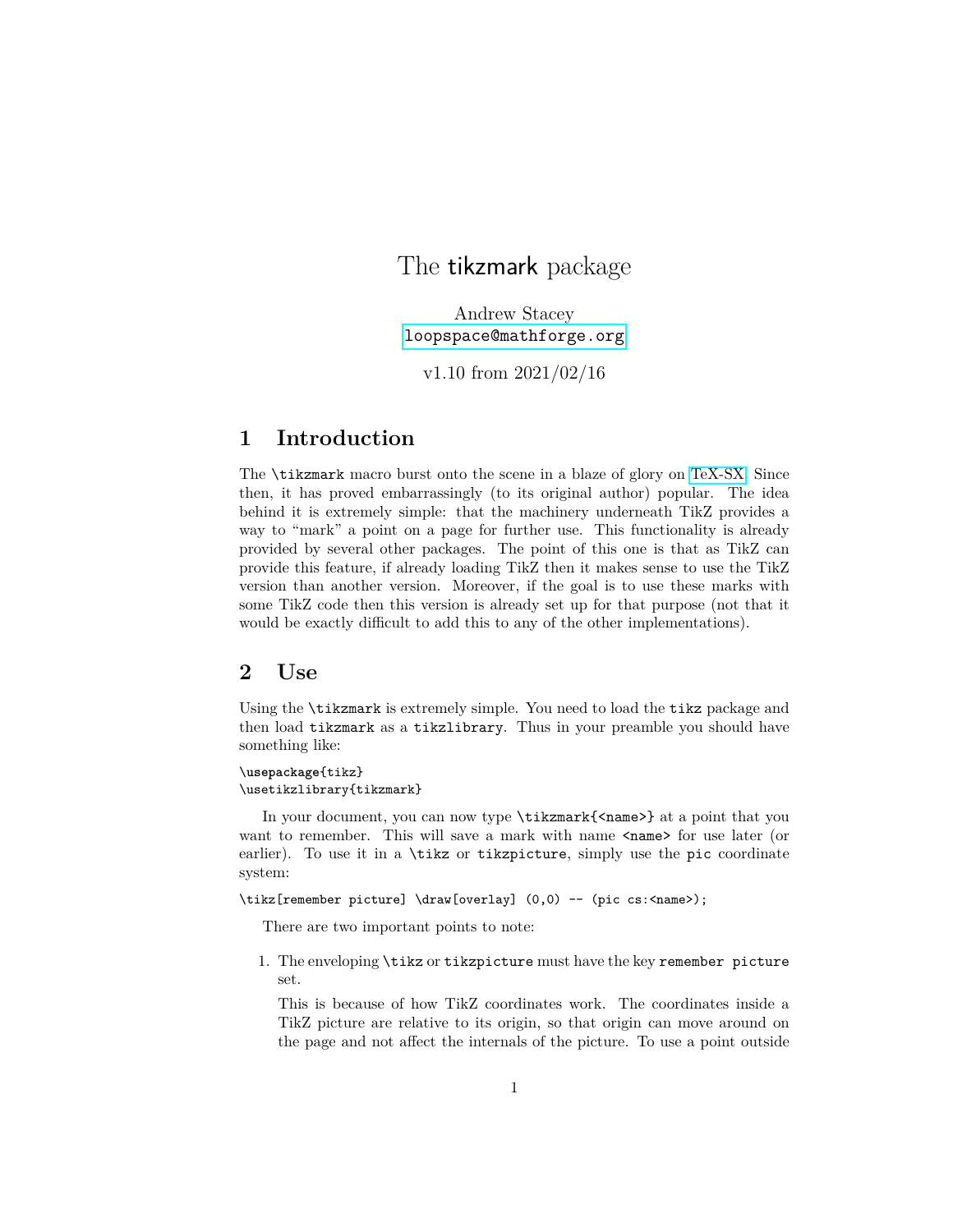the picture, therefore, the current picture not only has to know where that point is on the page it also has to know where it itself is on the page. Hence the remember picture key must be set.

2. The drawing command must have the overlay key set (or be in a scope or picture where it is set).

This is to keep the bounding box of the current picture under control. Otherwise, it would grow to encompass the remembered point as well as the current picture. (This isn't necessary if the remembered point is inside the current picture.)

# **3 History**

I wrote the original \tikzmark macro in 2009 for use in lecture slides prepared with the beamer package. Its original definition was:

```
\newcommand{\tikzmark}[1]{\tikz[overlay,remember picture] \node (#1) {};}
```
Its first use was in the (inelegant) code:

```
\begin{frame}
\frametitle{Structure of Continuous Functions}
\begin{tikzpicture}[overlay, remember picture]
\useasboundingbox (0,0);
\draw<2-|trans: 0|handout: 0>[red,->] (bsp) .. controls +(-1,-1) and
    ($convs.north)+(1,1)$ .. $(Cnvs.north)+(0,1)$ .. controls
    ($convs.north)+(-1,1)$ and +(-1,0).. (cnvs.north);
\draw<3-|trans: 0|handout: 0>[green!50!black,->] (cplt) .. controls
    +(-1,-1) and +(-1,0) .. (mcplt.north);
\dagger \draw<4-|trans: 0|handout: 0>[blue,->] (norm) .. controls +(-1,-.5) and
    ($nvs.north)+(0,1.5)$ .. $(nvs.north)+(0,1.5)$ .. controls
    ($nvs.north)+(-1.5,1.5)$ and +(-1.5,0).. (nvs.north);
\draw<5-|trans: 0|handout: 0>[purple,->] (vector) .. controls +(-1,-1) and
    ($(vsp.north)+(2,2)$) .. ($(vsp.north)+(0,2)$) .. controls
    ($(vsp.north)+(-2,2)$) and <math>+(-2,0)</math> . . (vsp.north);\end{tikzpicture}
\begin{theorem}
\centering
\(\big(C([0,1],\R),d_\infty\big)\) \\
is a \\
\alert{Banach\tikzmark{bsp} space}
\end{theorem}
\pause
\bigskip
```
\**begin**{itemize}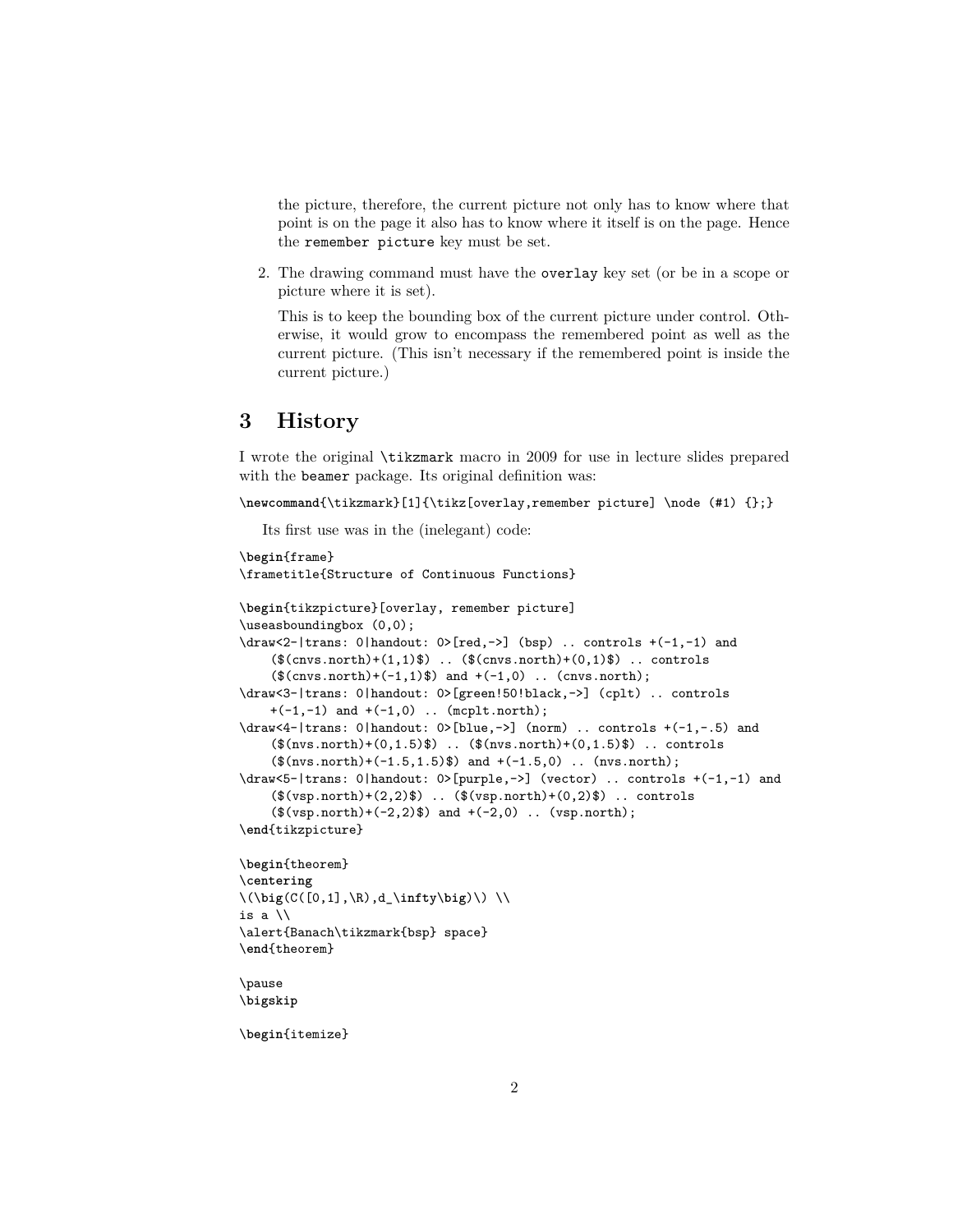# Structure of Continuous Functions



<span id="page-2-0"></span>Figure 1: First use of tikzmark

```
\item[\tikzmark{cnvs}]
    {\color<.(2)->{green!50!black}Comp\tikzmark{cplt}lete}
    {\color<.(3)->{blue}nor\tikzmark{norm}med}
    {\color<.(4)->{purple}vector\tikzmark{vector} space}.
\bigskip
\bigskip
\pause
\begin{itemize}[<+->]
\item[\tikzmark{mcplt}] {\color{green!50!black}Cauchy sequences converge.}
\medskip
\item[\tikzmark{nvs}] {\color{blue}Metric from a norm.}
\medskip
\item[\tikzmark{vsp}] {\color{purple}Functions behave like vectors.}
\end{itemize}
\end{itemize}
```
## \**end**{frame}

This produced, on the final slide, Figure [1.](#page-2-0)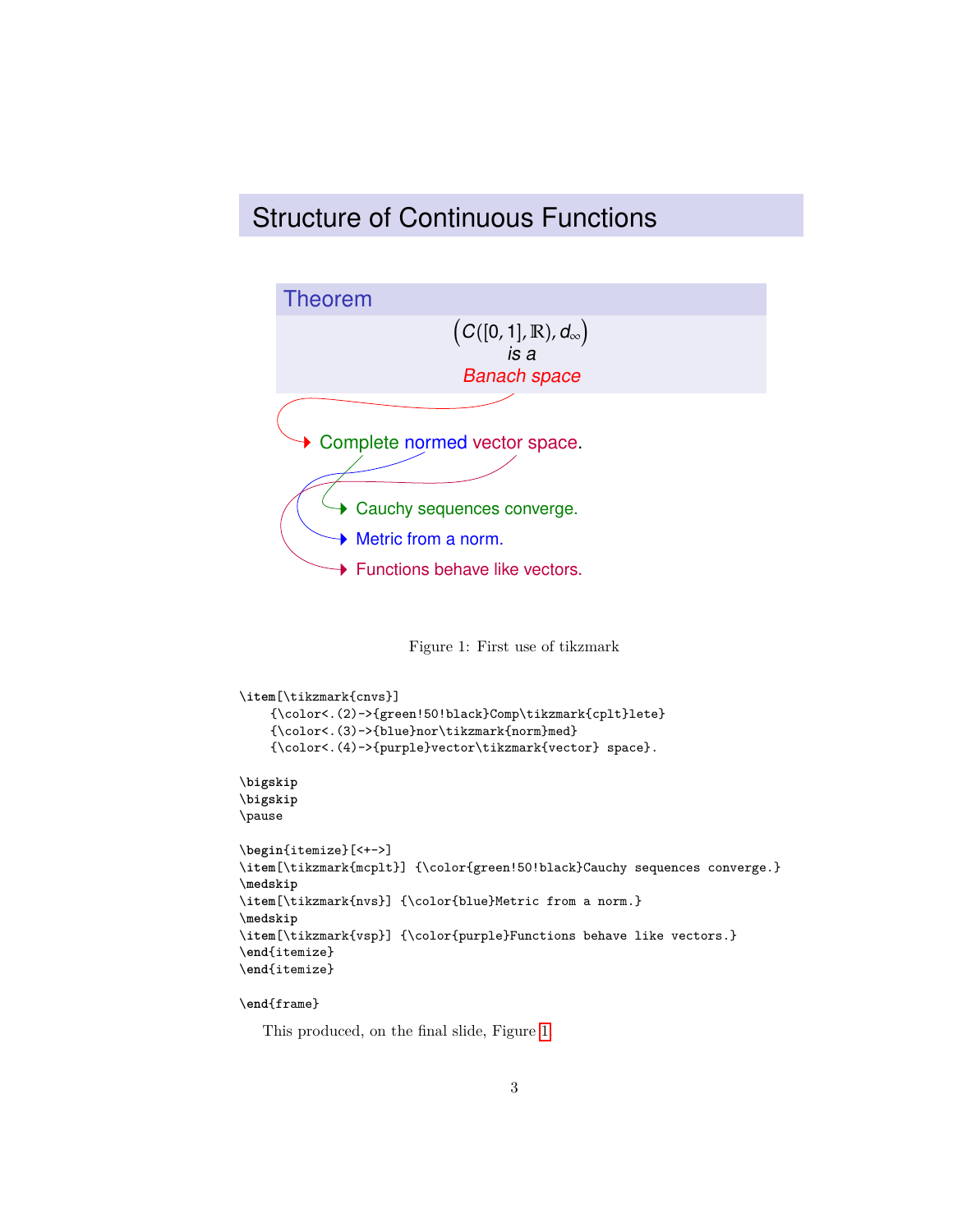Its first appearance on [TeX-SX](http://tex.stackexchange.com) was in an [answer](http://tex.stackexchange.com/a/316/86) to a question about how to put overlapping braces on a mathematical text. This was in July 2010. The opening statement of the answer was not overly encouraging: "This may not be the best solution. . . ". And for a macro that would go on to become quite ubiquitous, its initial appearance only garnered it 2 votes.

However, it started out in life as a useful macro for me and as such I found more uses for it in my own code and thus more opportunity for using it to answer questions on TeX-SX. The one that seems to have been where it got noticed came in [August 2010,](http://tex.stackexchange.com/a/1570/86) again about putting braces in text but in a more complicated fashion. From this answer, it got picked up, picked over, and picked apart. A common use was in highlighting or adding marks to text.

Gradually, as it got used, it developed. A major revision dates from an answer given in [March 2012](http://tex.stackexchange.com/a/50054/86) where the question was actually about \tikzmark. This version added two important features: a TikZ coordinate system for referencing saved marks directly and the ability to refer to marks earlier in the document than they are defined (the mechanism for remembering points uses the aux file anyway so this was more about exposing the information earlier than anything complicated). Then in October 2012 there was a [question](http://tex.stackexchange.com/q/79121/86) where it would have been useful to remember which page the mark was on and a [question](http://tex.stackexchange.com/q/79762/86) where for some reason using the \tikz macro didn't work so the \pgfmark macro was introduced.

By this point, the \tikzmark command had morphed considerably from its original definition. Experience has shown that on the TeX-SX site it has continued to be used in its original form as well as its current form. I've therefore taken the decision to reintroduce a form of the original command, now called \tikzmarknode. It goes beyond the original version in that it uses some \mathchoice trickery (inspired by [this answer](https://tex.stackexchange.com/a/122419/86) from Heiko Oberdiek) to hopefully correctly choose the correct math style.

The original reason for not using nodes inside \tikzmark was to be able to use the information from a \tikzmark before the point where it was defined (via information saved into the aux file). Thanks to a [question on TeX-SX](https://tex.stackexchange.com/a/415862/86) about saving node information, I've developed code that solves that issue with nodes. As it fits in the general concept of this package, I've added that code to the \tikzmark package.

# **4 Usage**

This package defines the following commands and usable stuff.

1. \tikzmark[ $\langle drawning\ common\rangle$ ]{ $\langle name\rangle$ }

The mandatory argument is the name of the mark to be used to refer back to this point later.

The \tikzmark command can take an optional parameter which is some drawing command that can be put in a \tikz ... ; command. This drawing command can be used to place a node or something similar at the marked point, or to set some \tikzset keys. Sometimes this can be useful. Note,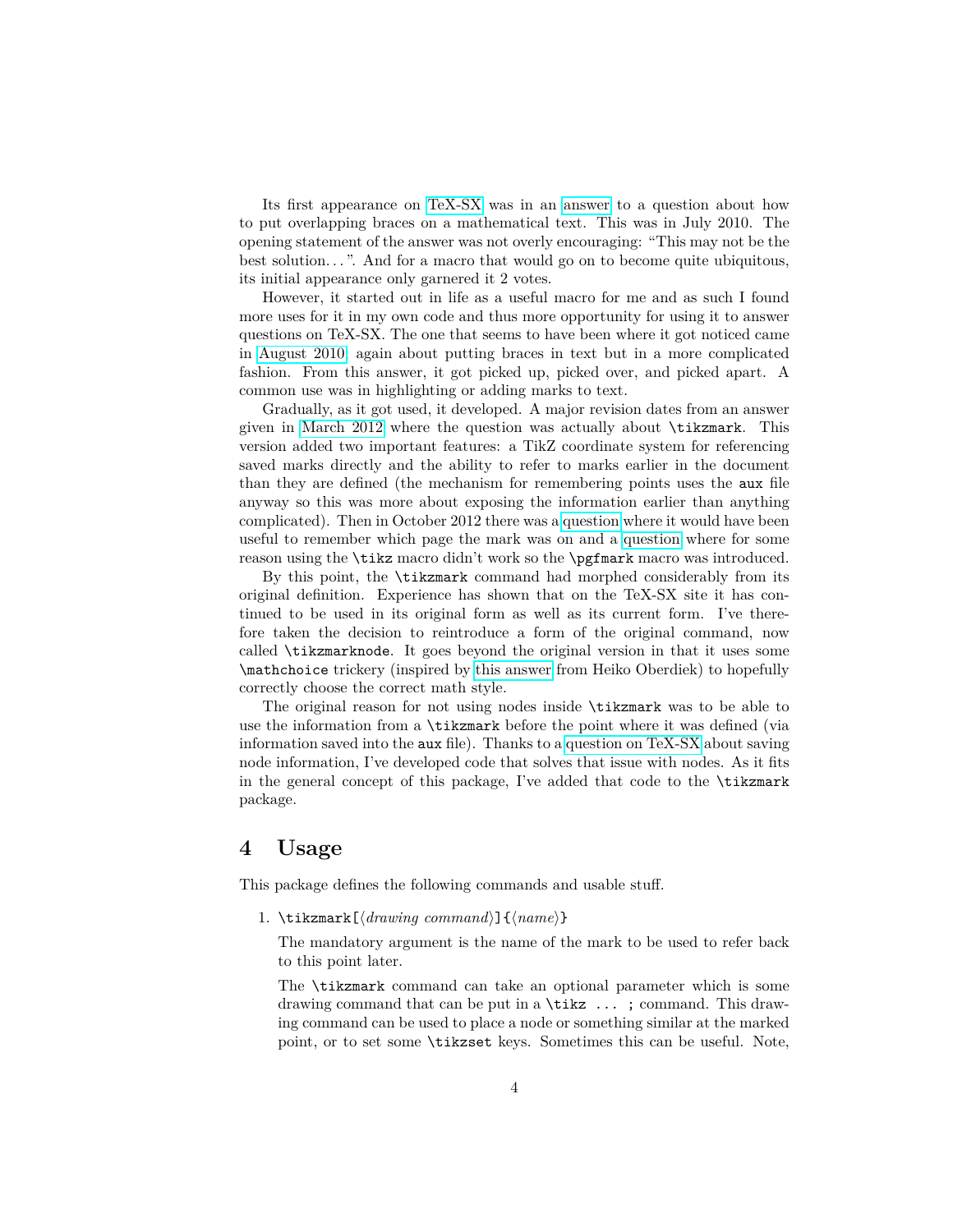though, that if this is used to define an offset coordinate then this will only be available in the document *after* the \tikzmark command, even on later runs.

If the beamer class is loaded then this command is made overlay-aware.

2. \tikzmark{ $\langle name \rangle$ }{ $\langle coordinate \rangle$ }

v1.2 of the tikzmark package introduced a new variant of \tikzmark which works inside a tikzpicture. One feature of \tikzmark which isn't part of TikZ's normal coordinate remembering system is the ability to use a \tikzmark coordinate before it is defined (due to the use of the aux file). This is potentially useful to have inside a tikzpicture and so it is now possible to use \tikzmark inside a tikzpicture. The syntax is slightly different as we need to specify the coordinates of a point to remember.

This was inspired by the question [Refer to a node in tikz that will be defined](http://tex.stackexchange.com/q/295903/86) ["in the future" \(two passes\)?](http://tex.stackexchange.com/q/295903/86) on TeX-SX.

3. \pgfmark{\*name*}}

This is a more basic form of the \tikzmark which doesn't use any of the \tikz overhead. One advantage of this command is that it doesn't create an hbox. It does, however, insert a whatsit into the stream so it will, for example, stop two vertical spaces either side of it being merged. This can't be avoided.

If the beamer class is loaded then this command is made overlay-aware.

4. \iftikzmark{ $\langle name \rangle$ }{ $\langle true \ code \rangle$ }{ $\langle false \ code \rangle$ }

This is a conditional to test if a particular mark is available. It executes true code if it is and false code if not.

5. \iftikzmarkexists{ $\langle name \rangle$ }

This is a conditional to test if a particular mark is available which works with the lower level  $TFX \ \text{else}$  and  $\fi$ .

6. \iftikzmarkoncurrentpage{ $\langle name \rangle$ }

This is a conditional to test if a particular mark is on the current page; it works with the lower level T<sub>E</sub>X \else and \fi.

7. \iftikzmarkonpage{ $\langle name \rangle$ }{ $\langle page \rangle$ }

This is a conditional to test if a particular mark is on a given page; it works with the lower level TFX \else and \fi.

8. \tikzmarknode[ $\langle options\rangle$ ]{ $\langle names\rangle$ }{ $\langle contents\rangle$ }

This is a reincarnation of the original \tikzmark command which places its contents inside a \tikz node. It also defines a tikzmark with the same name. Using a sneaky trick with **\mathchoice**, it works inside a math environment.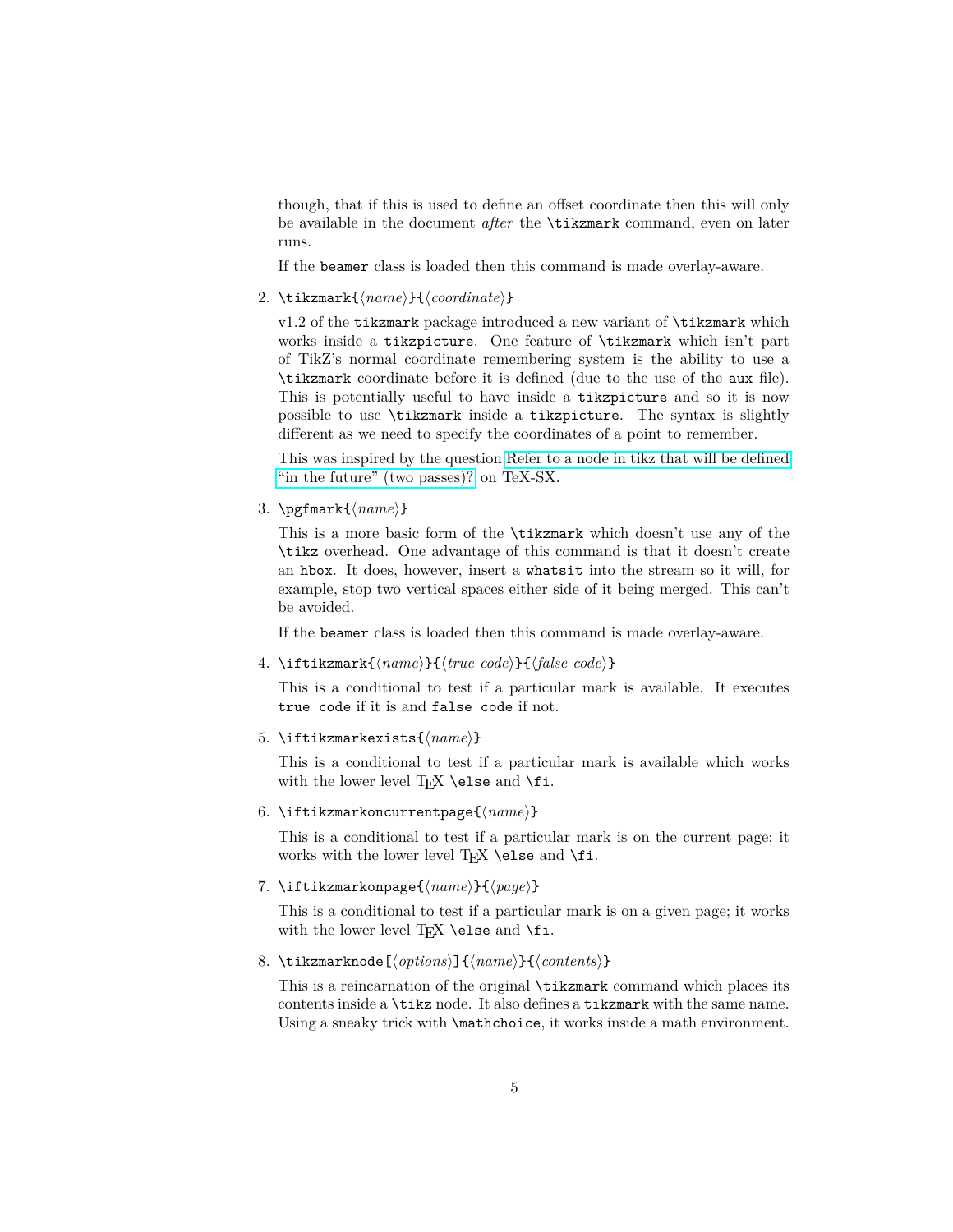The spacing either side might not be quite right as although it detects the math style it doesn't got beyond that. The options are passed to the node.

Two styles are attempted, one on the surrounding picture and one on the node, which are:

- every tikzmarknode picture
- every tikzmarknode

To refer to the *node*, use usual TikZ coordinates. To refer to the underlying *tikzmark*, use the special tikzmark coordinates (see below).

9. (pic cs:<name>) or (pic cs:<name>,<coordinate>)

This is the method for referring to a position remembered by  $\text{tikzmark}$ (or  $\text{logfmark}$ ) as a coordinate in a tikzpicture environment (or  $\text{trikz}$ command). If the extra coordinate is specified then this is used in case the mark name has not yet been defined (this can be useful for defining code that does something sensible on the first run).

10. /tikz/save picture id=<name>

This is the TikZ key that is used by \tikzmark to actually save the connection between the name and the picture coordinate. It can be used on an arbitrary picture to save its origin as a tikzmark.

11. /tikz/check picture id

There are circumstances where, behind the scenes, a tikzpicture is actually placed in a box and processed several times (often this involves \mathchoice). In such a situation, when defining nodes then the last one "wins" in that each node remembers the id of the last processed picture. However, only the one that is actually used has its location remembered on the page (since the others don't have a position). This can lead to the situation whereby a node becomes disassociated from its picture and so using it for later reference fails. This key tries to get around that situation by checking the aux file to see if the current picture was actually typeset last time (by checking for the presence of the remembered location) and if it find that it wasn't, it quietly appends the string discard- to each node name. The idea being that the version of the picture that is actually typeset will not have this happen and so its nodes "survive".

#### 12. /tikz/maybe define node=#1

The previous key can lead to undefined nodes on the first time that the picture is processed. Using this key will ensure that the specified node is aliased to its discard- version providing it doesn't already exist. This is purely to get rid of pointless error messages, and also should only be used in conjunction with check picture id.

Note that due to the order in which code gets executed, check picture id should be before any maybe define node keys.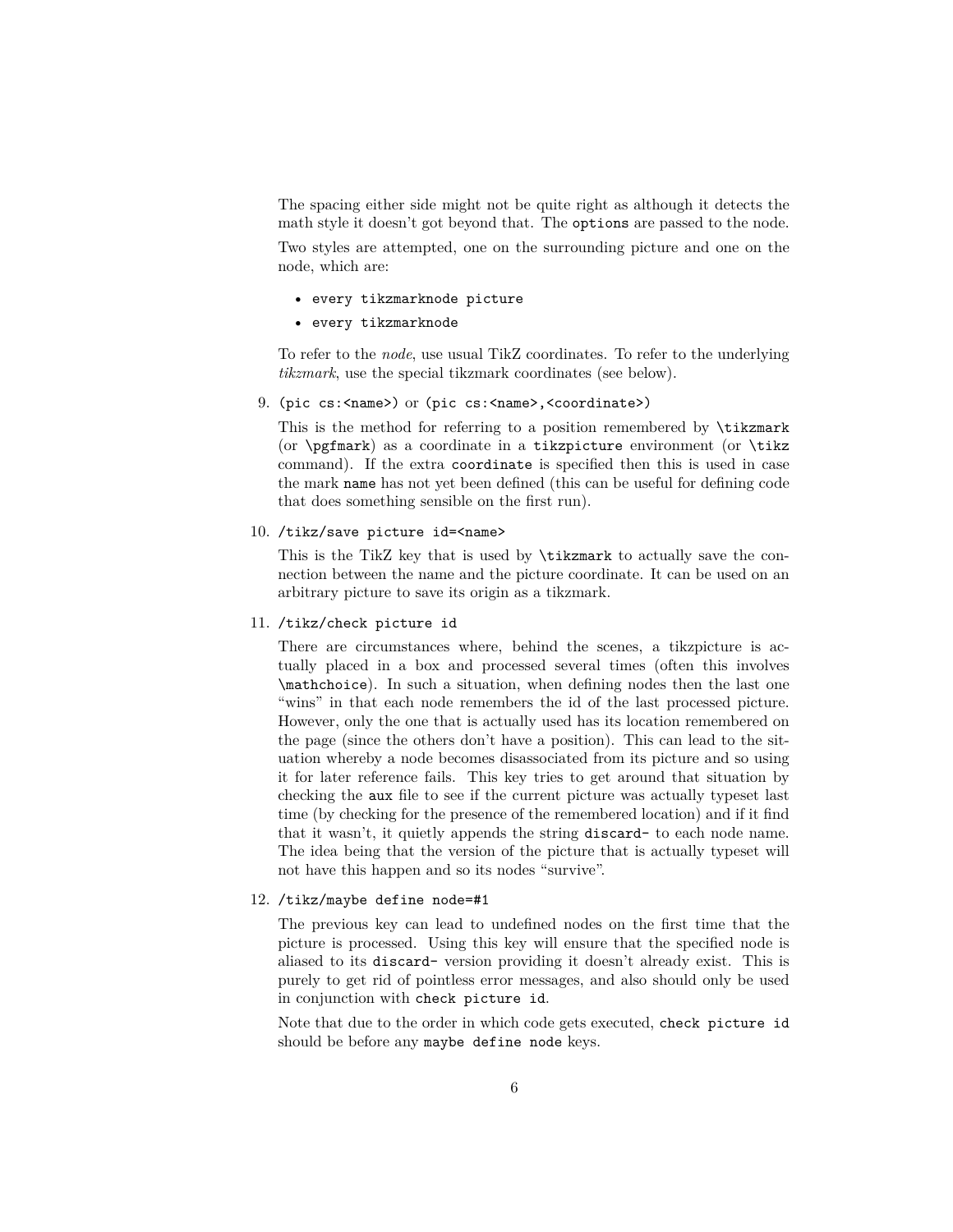#### 13. /tikz/if picture id=#1#2#3

This is a key equivalent of the **\iftikzmark** command.

#### 14. /tikz/if tikzmark on current page=#1#2#3

This is a key equivalent of the \iftikzmarkoncurrentpage command. If true, the keys in #2 are executed, otherwise the keys in #3.

#### 15. /tikz/if tikzmark on page=#1#2#3#4

This is a key equivalent of the \iftikzmarkonpage command.

#### 16. /tikz/next page, /tikz/next page vector

It is possible to refer to a mark on a different page to the current page. When this is done, the mark is offset by a vector stored in the key /tikz/next page vector. The key /tikz/next page can be used to set this to certain standard vectors by specifying where the "next page" is considered as lying corresponding to the current page. Possible values are (by default) above, below, left, right, and ignore. (The last one sets the vector to the zero vector.)

Previous versions of tikzmark tried to make this work correctly with the mark being on, say, 5 pages further on but this got too fiddly so this version just pretends that the mark is on the next or previous page and points to it as appropriate.

## 17. /tikz/tikzmark prefix=<prefix> and /tikz/tikzmark suffix=<suffix>

These keys allow for the automatic addition of a prefix and/or suffix to each \tikzmark name. The prefix and suffix are added both at time of definition and of use, so providing one is in the same scope there is no difference in at the user level when using prefixes and suffixes. What it can be useful for is to make the \tikzmark names unique. In particular, if the beamer class is loaded then an automatic suffix is added corresponding to the overlay. This means that if a slide consists of several overlays with \tikzmarks on them, and the positions of the \tikzmarks move then the resulting pictures should look right. Without the automatic suffix, only the final positions of the marks would be used throughout.

This was inspired by the question [using tikzmark subnode with overlays](http://tex.stackexchange.com/q/302517/86) [beamer](http://tex.stackexchange.com/q/302517/86) on TeX-SX.

## 18. \subnode[options]{name}{content}

This produces a pseudo-node named name around the content. The design purpose of this is to create a "subnode" inside a TikZ node. As far as TikZ is concerned, the contents of a node is just a box. It therefore does not know anything about it beyond its external size and so cannot easily determine the coordinates of pieces inside. The \subnode command boxes its contents and saves the position of that box and its dimensions. This information is stored in the same way that PGF stores the necessary information about a node. It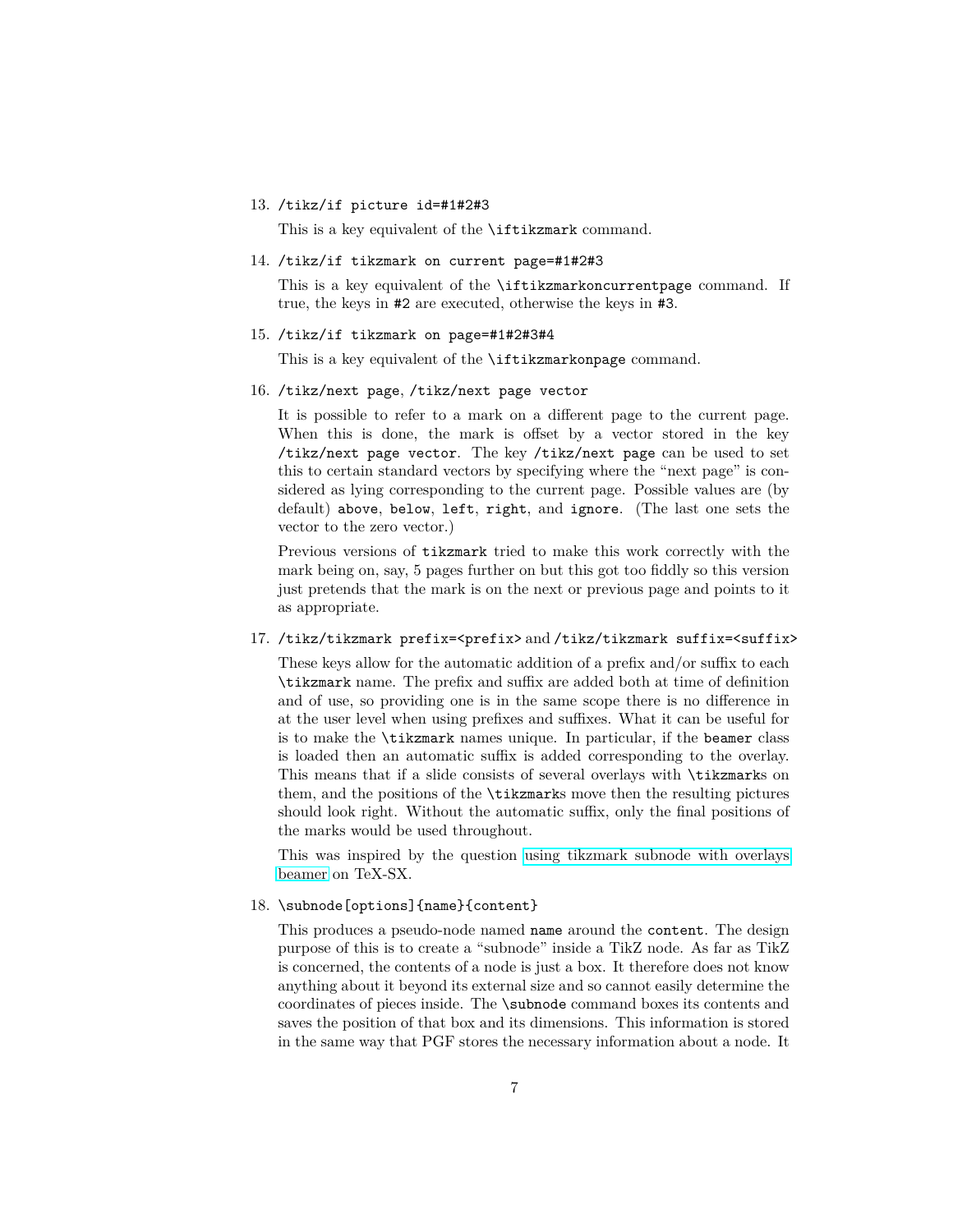is therefore possible to use ordinary node syntax (within a tikzpicture) to access this information. Thus after \node {a \subnode{a}{sub} node}; it is possible to use a as a node. The options are passed to the node construction mechanism, but note that the only sensible options are those that affect the size and shape of the node: drawing options are ignored (except in so far as they affect the size – as an example, line width affects the node size).

There are two important points to make about this. The first is that, as with all the tikzmark macros, the information is always one compilation old. The second is that the pseudo-node is purely about coordinates: the path information is not used and the contents are not moved. This is partly for reasons of implementation: the pseudo-node is constructed when TikZ is not in "picture mode". But also interleaving the background path of the pseudo-node and any containing node would be problematic and so is best left to the user.

The simplest way to turn a pseudo-node into a more normal node is to use the fit library. Using the above example, \node[fit=(a),draw,inner sep=0pt] {}; would draw a rectangle around the word sub of exactly the same size as would appear had a normal node been created.

Using a sneaky trick with \mathchoice, subnode works inside a math environment. The spacing either side might not be quite right as although it detects the math style it doesn't got beyond that.

19. *Node saving*

The node saving system takes the information stored about a node and saves it for later use. That later use can be in the same document, in which case it should be saved just to the memory of the current TeX process, or it can be used earlier in the same document or another document altogether (in particular, if the nodes are defined in a tikzpicture that has been externalised, this can be used to import the node information into the main file) in which cases the node data is saved to a file.

When working with files, nodes are saved and restored in bulk. When working in memory, nodes are saved and restored in named lists. Nodes are not actually saved until the end of the tikzpicture in which they are defined, meaning that if saving to memory then all the nodes in a tikzpicture will belong to the same list.

The keys for working with saving and restoring nodes are as follows.

• save node

This is the key to put on a node that is to be saved.

• set node group=<name>

Nodes are grouped together into a list that can be saved either to a file or for use later on in the document. This sets the name for the current group.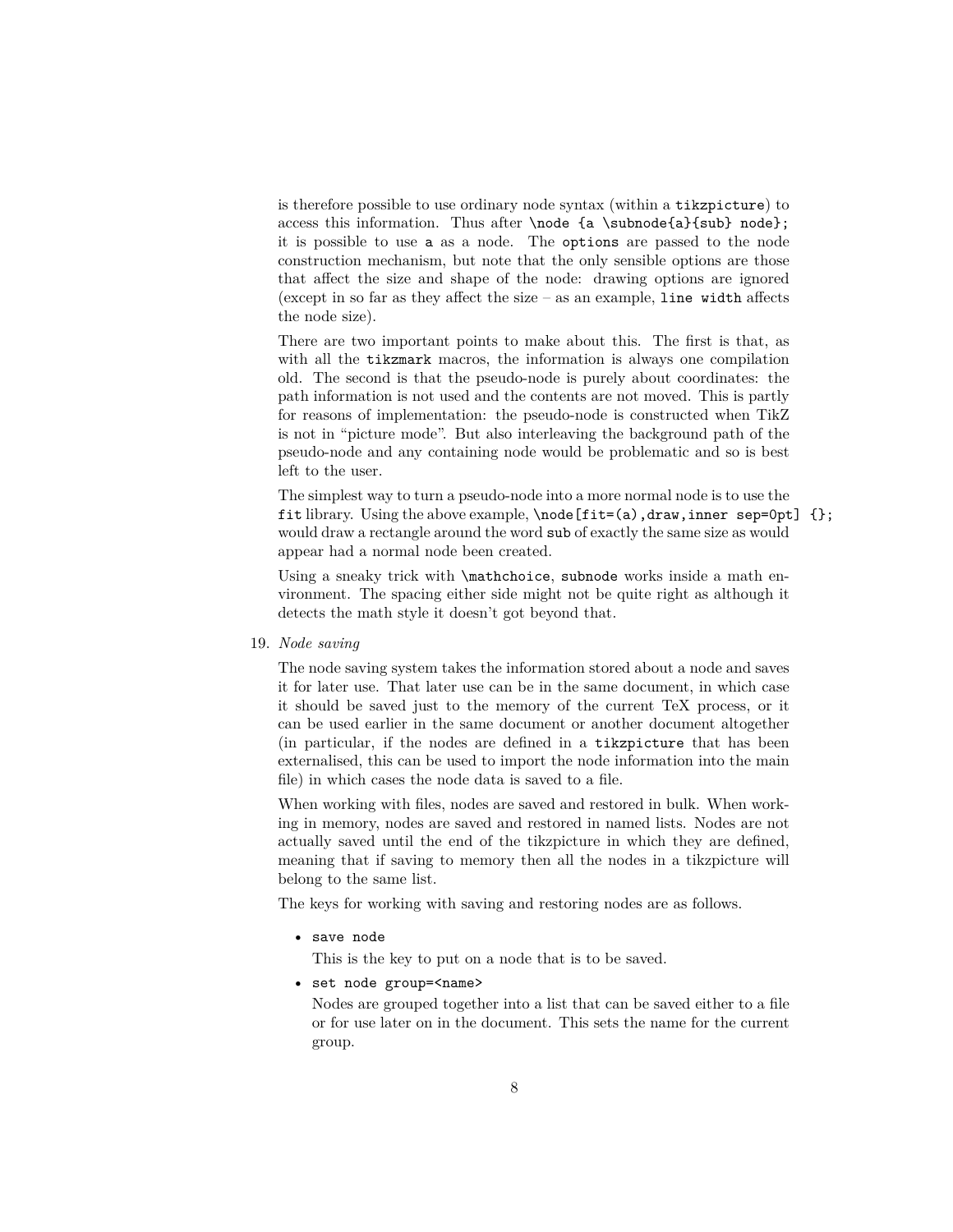• restore nodes from list=<name>

This restores the node information from the named list to the current tikzpicture. This is required both for when the node information comes from a file or from earlier in the same document.

• save nodes to file

This is a true/false key which determines whether to save the node information to a file.

• set saved nodes file name=<name>

This sets the file name for the saved nodes (the extension will be .nodes. The default is to use the current T<sub>E</sub>X filename. This is set globally, and once the file is opened then changing the name will have no effect. (The file is not opened until it is actually needed to avoid creating empty files unnecessarily.)

• restore nodes from file=<name>

This loads the node information from the file into the current document. The <name> can have the syntax [options]{name}, where options can be used to influence how the nodes are restored. The key transform saved nodes (see below) can be given here. Another useful key is the name prefix key which is applied to all restored nodes.

• transform saved nodes

A particular use-case for restoring saved nodes is to safely include one tikzpicture inside another by creating an image out of the inner picture and including it back in as a picture inside a node. In that situation, restoring the nodes from the inner picture can make it possible to refer to coordinates from the inner picture to the outer one. If there is a transformation in place on the containing node, this key applies that transformation to all the nodes in the inner picture.

# **5 Examples and Extras**

The \tikzmark command has been used in numerous answers on [TeX-SX.](http://tex.stackexchange.com) The plan is to gather some of these into extra libraries which can be loaded via \usetikzmarklibrary.

At present, this is the code listings library (which works with the listings package). One that is in development (as it has featured much on the TeX-SX website) is highlighting, however this is not so straightforward to implement so is still under development.

## **5.1 Basic Examples**

A simple example of the \tikzmark macro is the following.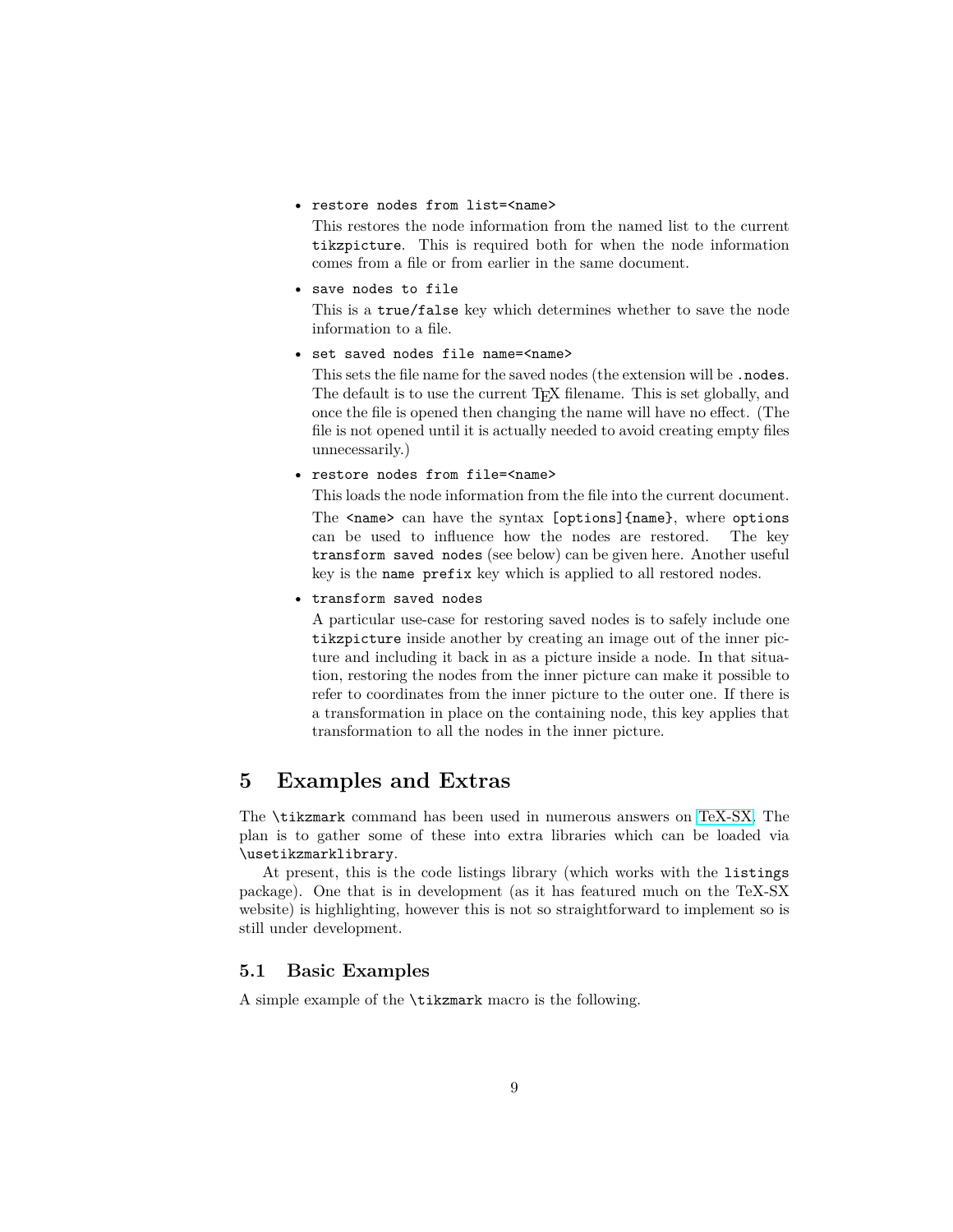```
\sqrt{2}\tikzmark{a} e^{i \pi/2} = i
\setminus]
This\tikz[remember picture,overlay,baseline=0pt] \draw[->] (0,1em)
    to[bend left] ([shift={(-1ex,1ex)}]pic cs:a); is an important
    equation.
```
 $e^{i\pi/2} = i$ 

This is an important equation.

```
\begin{itemize}
\item A first item,\tikzmark{b}
\item A second item,\tikzmark{c}
\item A third item.\tikzmark{d}
\end{itemize}
\begin{tikzpicture}[remember picture,overlay]
\draw[decorate,decoration={brace}] ({pic cs:c} |- {pic cs:b})
    +(0,1em) -- node[right,inner sep=1em] {some items} ({pic cs:c}
    |- {pic cs:d});
\end{tikzpicture}
```
• A first item,

- A second item, $\rangle$ some items
- A third item.

```
\begin{tikzpicture}[remember picture]
\node (a) at (0,0) {This has a \subnode{sub}{subnode} in it};
\draw[->] (0,-1) to[bend right] (sub);
\end{tikzpicture}
This has a subnode in it
```
An example using \tikzmark inside a tikzpicture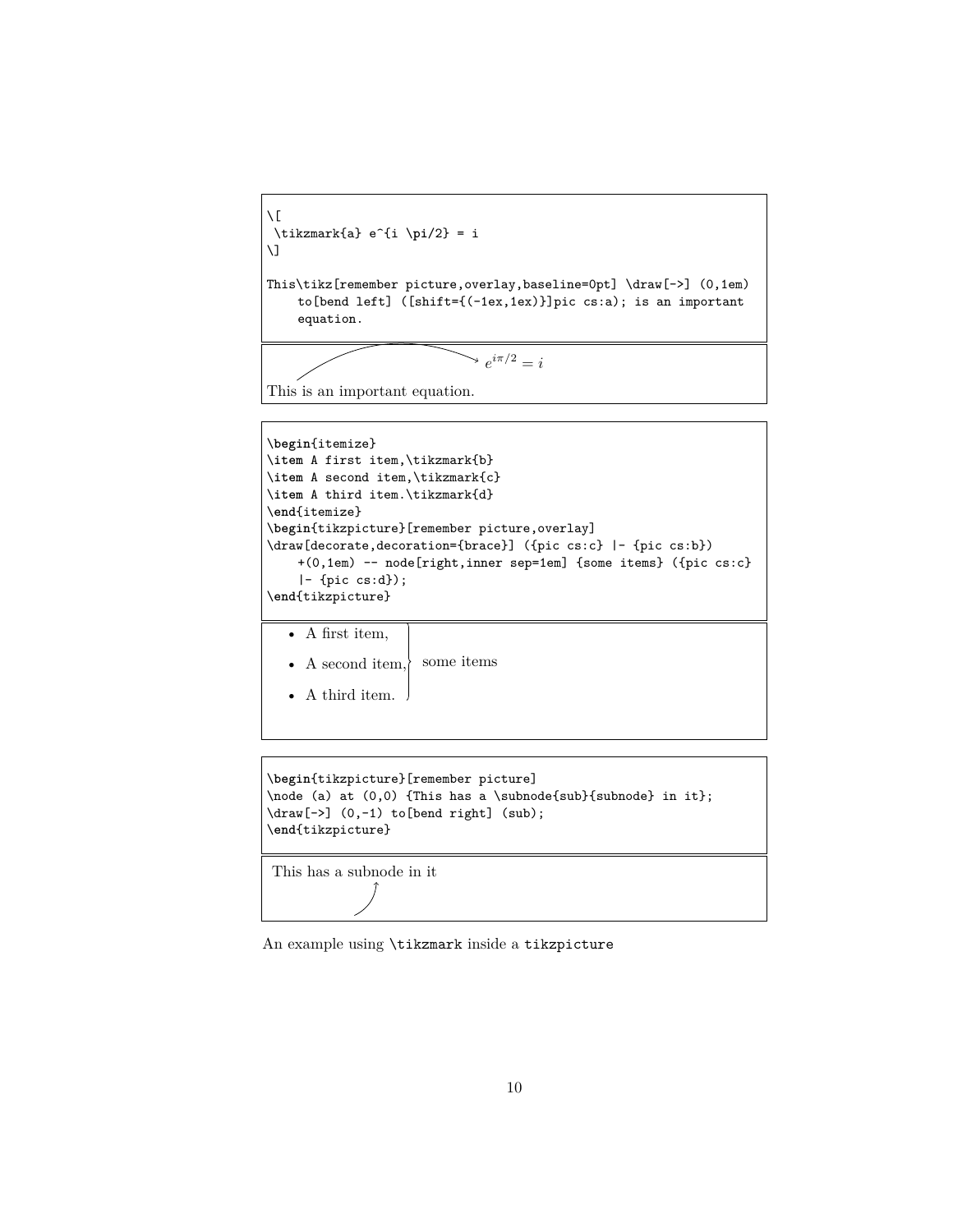```
\tikzset{tikzmark prefix=ex3-}
\begin{tikzpicture}[remember picture,overlay]
\draw[->,line width=1mm,cyan] (pic cs:a) to[bend left] (pic cs:b);
\end{tikzpicture}
By placing the \tikzmark{a}code before the marks, the arrow goes
    under the subsequent text and picture.
\begin{tikzpicture}
\filldraw[fill=gray] (0,0) circle[radius=1cm];
\tikzmark{b}{(-1,-1)}
\end{tikzpicture}
By placing the code before the marks, the arrow goes under the subsequent
text and picture.
```
The \tikmarknode puts a node around some text, which can be referred to later, and adds a \tikzmark at its origin.

```
Putting a node around \tikzmarknode{txt}{some text} means we can
    connect text together, including in maths:
\setminus [
\tikzmarknode{a}{\sum_{k=1}^n} k^{\tikzmarknode{b}{2}}
\setminus]
\begin{tikzpicture}[remember picture,overlay]
\d{raw[->}] (txt) -- (a);
\draw[->] (a.south) to[out=-90,in=-45] (b.south east);
\end{tikzpicture}
Putting a node around some text means we can connect text together,
including in maths:
                                  \sum_{n=1}^{n}k=1
                                     k
                                       2
```
The syntax for saving node data is illustrated by the following example. File firstpicture.tex: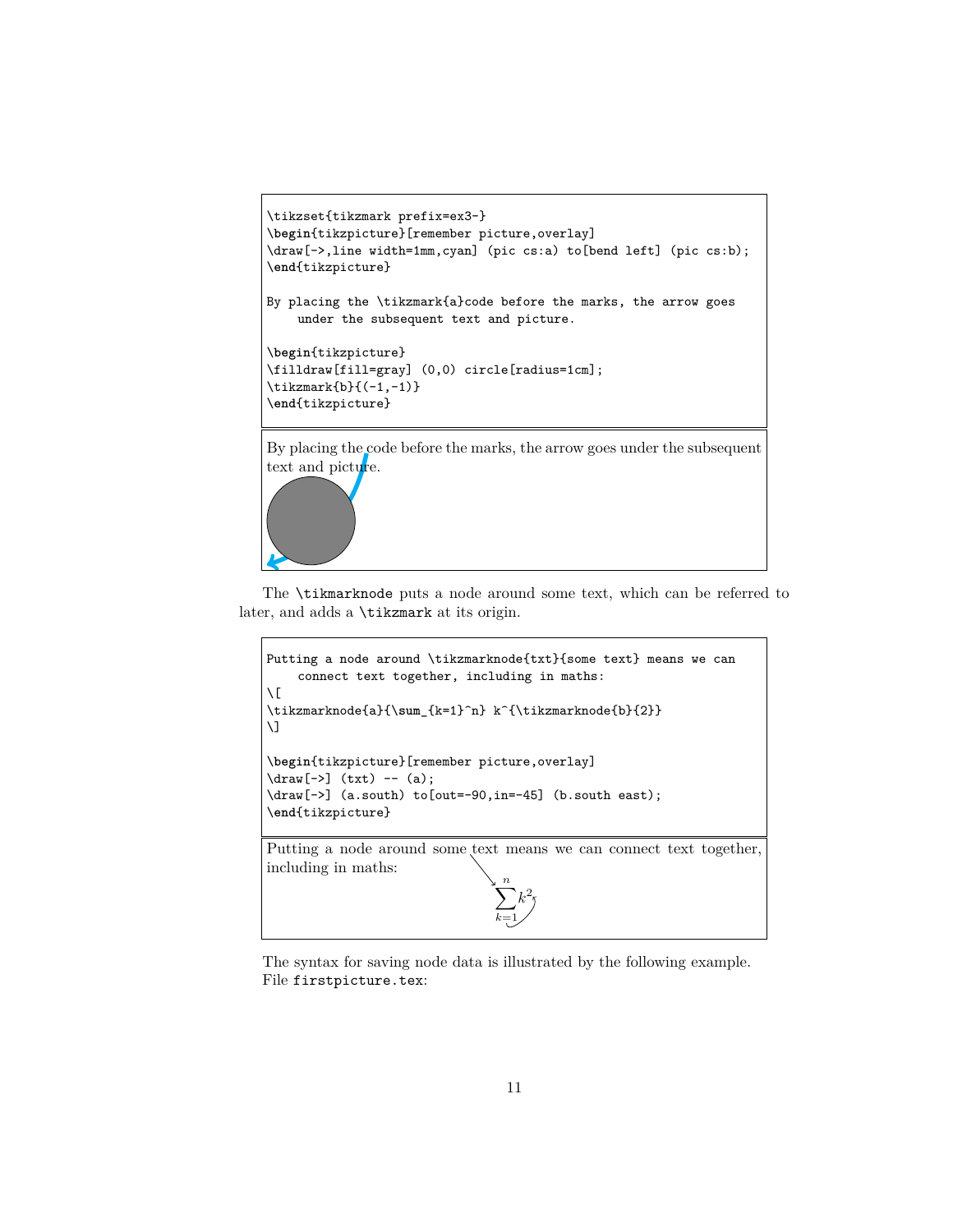```
\documentclass[tikz,border=10pt]{standalone}
\usetikzlibrary{tikzmark,shapes.geometric}
\begin{document}
\begin{tikzpicture}[save nodes to file]
\node[draw,rotate=-30,save node](1) at (-2,0) {1};
\dagger (1);
\node[draw,ellipse,save node] (c) at (current bounding box.center)
    {};
\end{tikzpicture}
\end{document}
```
File secondpicture.tex:

```
\documentclass[tikz,border=10pt]{standalone}
\usetikzlibrary{tikzmark,shapes.geometric}
\begin{document}
\begin{tikzpicture}[save nodes to file]
\node[draw,rotate=-70,save node] (2) at (2,0) {2};
\d{raw[-5]} (0,0) -- (2);\node[draw,ellipse,save node] (c) at (current bounding box.center)
    {};
\end{tikzpicture}
\end{document}
```
Main file: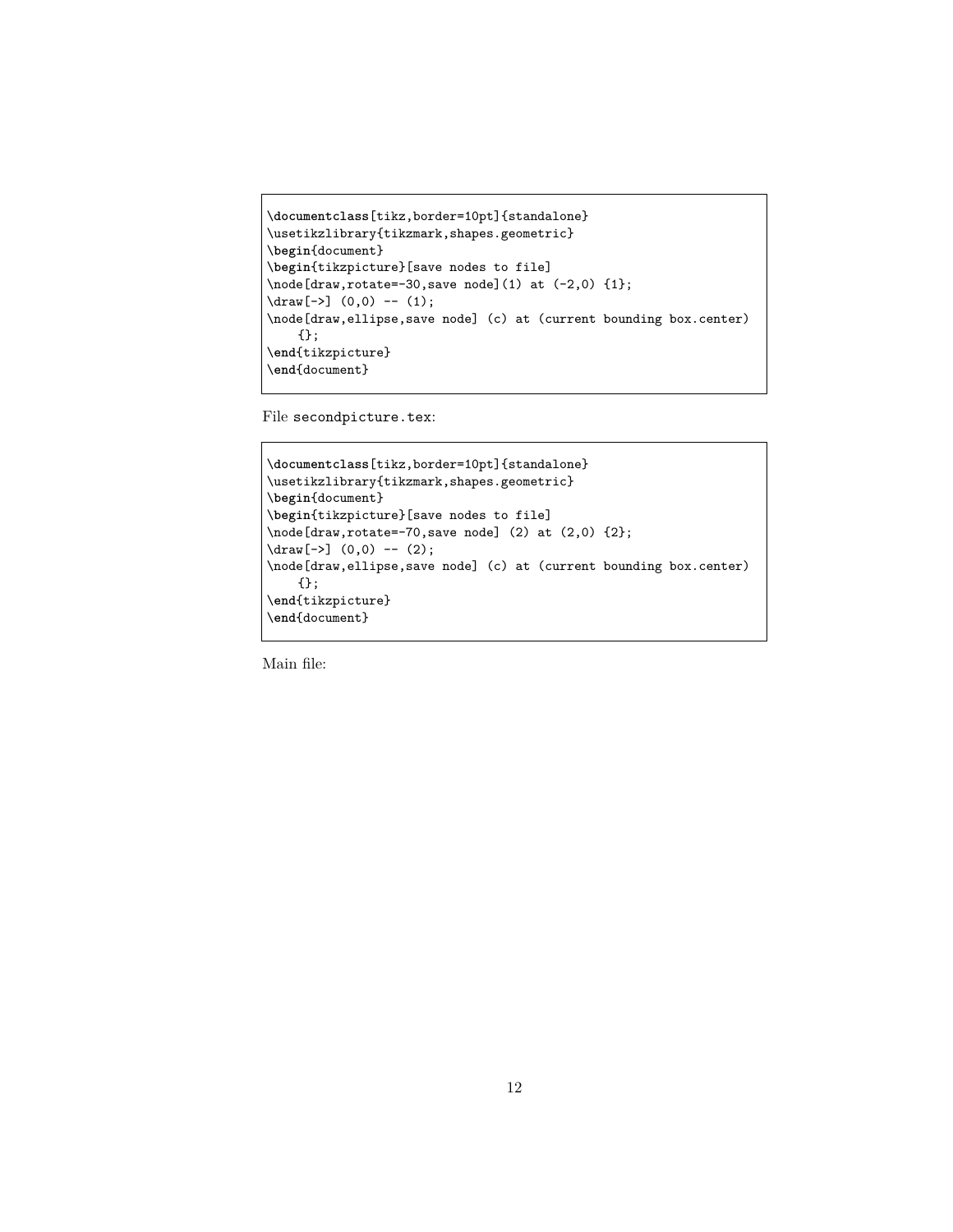```
\documentclass{article}
\usepackage{tikz}
\usetikzlibrary{tikzmark}
\begin{document}
\begin{tikzpicture}
\node[draw,
 rotate=30,
 restore nodes from file={[transform saved nodes,name
    prefix=pic-1-]{firstpicture}}
] (a-1) at (-2,-3) {\includegraphics{firstpicture.pdf}};
\node[draw,
 rotate=70,
 restore nodes from file={[transform saved nodes,name
    prefix=pic-2-]{secondpicture}}
] (a-2) at (+2,+2) {\includegraphics{secondpicture.pdf}};
\draw[red] (pic-1-1.north west) -- (pic-1-1.north east) --
    (pic-1-1.south east) -- (pic-1-1.south west) -- cycle;
\draw[red] (pic-2-2.north west) -- (pic-2-2.north east) --
    (pic-2-2.south east) -- (pic-2-2.south west) -- cycle;
\node[red] at (pic-1-1) {1};
\node[red] at (pic-2-2) {2};
\draw (a-1) circle[radius=5pt];
\draw (a-2) circle[radius=5pt];
\draw (pic-1-1) -- (pic-2-2);
\end{tikzpicture}
\end{document}
```
This produces: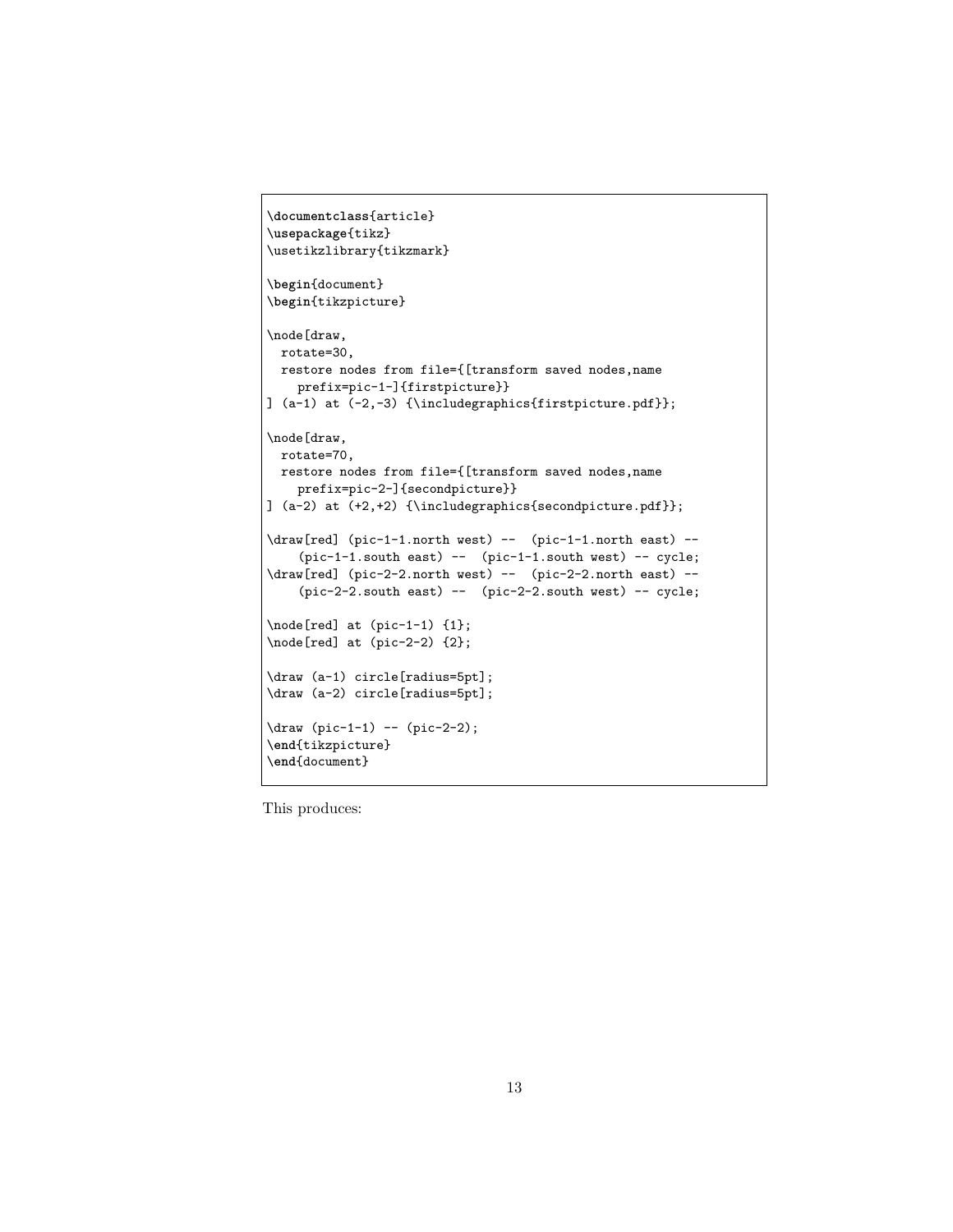

## **5.2 Code Listings**

If the listings package has been loaded then issuing

\usetikzmarklibrary{listings}

will load in some code to add marks to lstlisting environments. This code places a mark at three places on a line of code in a listings environment. The marks are placed at the start of the line, the first non-whitespace character, and the end of the line (if the line is blank the latter two are not placed). (This has not been extensively tested, it works by adding code to various "hooks" that are made available by the listings package; it is quite possible that the hooks chosen are both wrong and insufficient to cover all desired cases.)

These are inspired by questions such as [Marking lines in listings](http://tex.stackexchange.com/q/79762/86) and [Macros](http://tex.stackexchange.com/q/86309/86) [for code annotations.](http://tex.stackexchange.com/q/86309/86)

In more detail, the listings library places lots of marks around the code. The marks are:

- line-<name>-<number>-start at the start of each line.
- line-<name>-<number>-end at the end of each line.
- line-<name>-<number>-first at the first non-space character of the line (assuming it exists).

The line numbers *should* match up with the line numbers in the code in that any initial offset is also applied.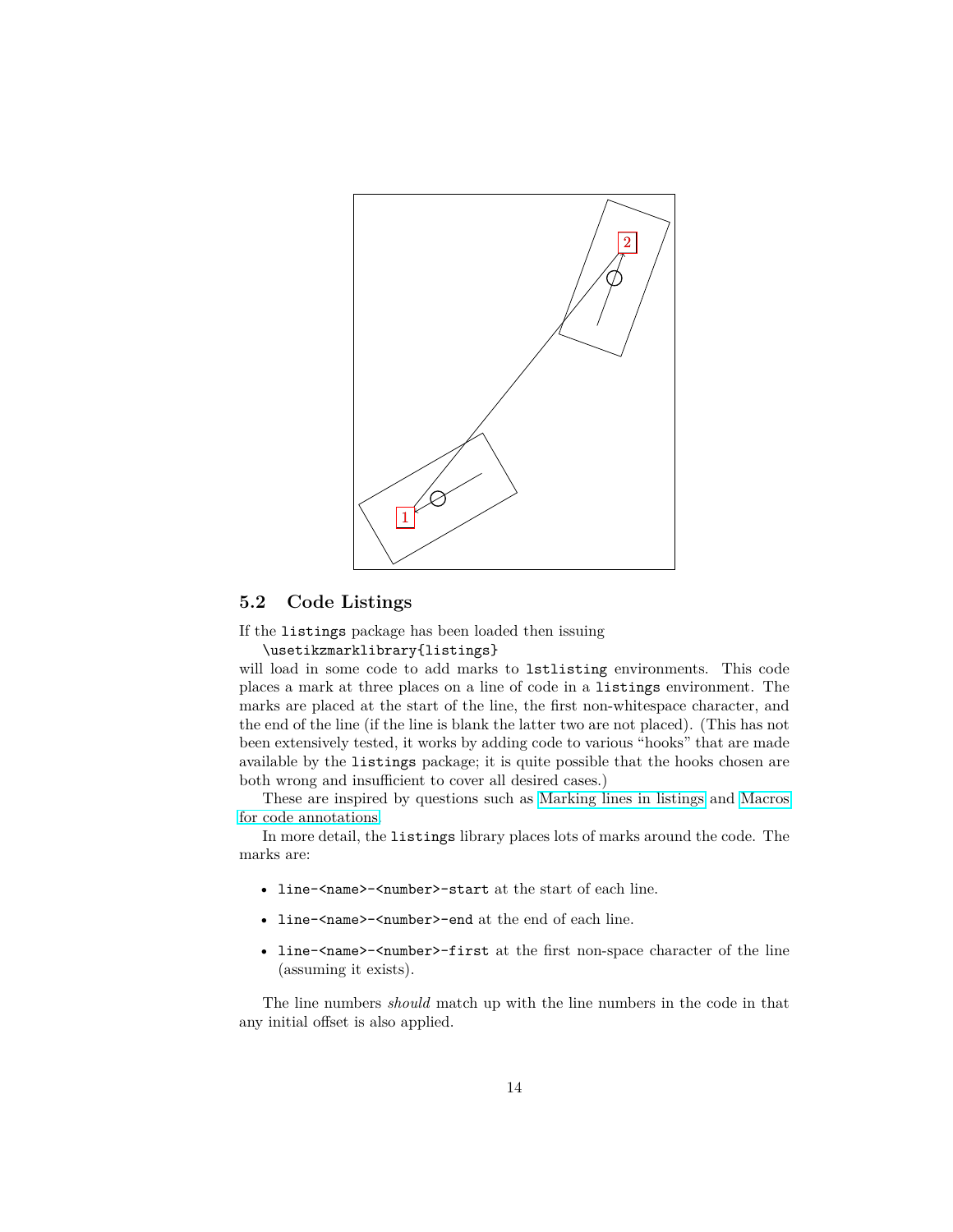Not every mark is available on every line. If a line is blank, in particular, it will only have a start mark. The following example shows this, where the red dots are the start, the blue are end, and the green are first.

```
\begin{tikzpicture}[remember picture]
   \{foreach \k in \{0, \ldots, 7\} {
   \iftikzmark{line-code-\k-start}{\fill[red,overlay] (pic
       cs:line-code-\k-start) circle[radius=4pt];}{\message{No start
       for \k}}
   \iftikzmark{line-code-\k-end}{\fill[blue,overlay] (pic
       cs:line-code-\k-end) circle[radius=2pt];}{\message{No end for
       \k}}
   \iftikzmark{line-code-\k-first}{\fill[green,overlay] (pic
       cs:line-code-\k-first) circle[radius=2pt];}{\message{No first
       for \k}}
   }
   \draw[->,overlay] (0,0) -- (pic cs:line-code-5-first);
   \draw[->,overlay] (0,0) -- (pic cs:line-code-5-start);
   \draw[->,overlay] (0,0) -- (pic cs:line-code-5-end);
   \node[above] at (0,0) {Line 5};
   \end{tikzpicture}
   \begin{lstlisting}[language=c,name=code,numbers=left]
     #include <stdio.h>
     int main(void)
     {
         printf("hello, world\n");
         return 0;
     }
   \end{lstlisting}
   Line 5
1 #include <stdio.h>
2
3 int main(void)
\frac{4}{5}printf("hello, world\n");
6 return 0;
\overline{7}
```
This example puts a fancy node behind certain lines of the code, computing the necessary extents.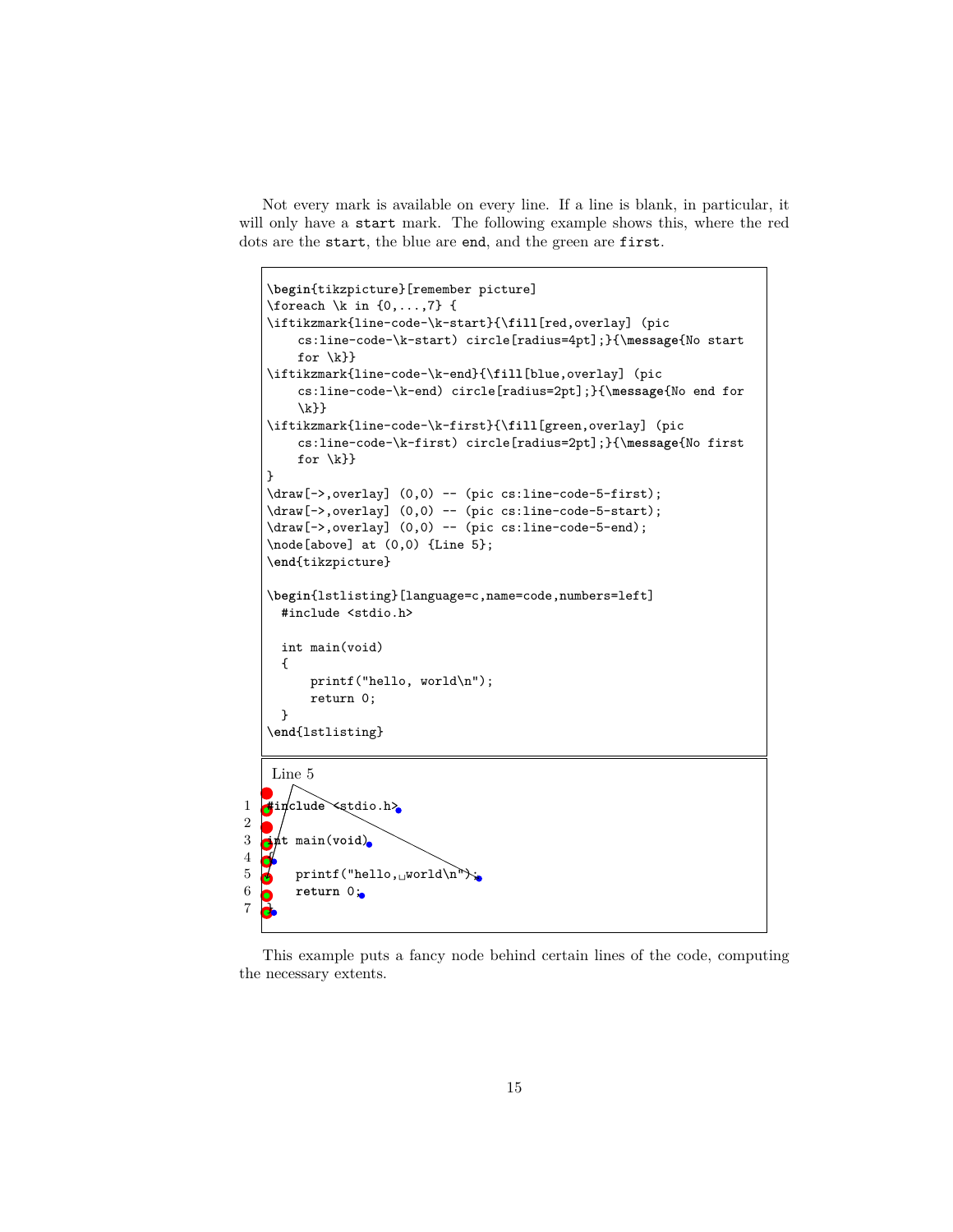

# **6 Acknowledgements**

The \tikzmark macro has been used and abused by many users of [TeX-SX.](http://tex.stackexchange.com) Of particular note (but in no particular order) are [Peter Grill,](https://tex.stackexchange.com/users/4301/peter-grill) [Gonzalo Medina,](https://tex.stackexchange.com/users/3954/gonzalo-medina) [Clau](https://tex.stackexchange.com/users/13304/claudio-fiandrino)[dio Fiandrino,](https://tex.stackexchange.com/users/13304/claudio-fiandrino) [percusse,](https://tex.stackexchange.com/users/3235/percusse) and [marmot.](https://tex.stackexchange.com/users/121799/marmot) I would also like to mention [David Carlisle](https://tex.stackexchange.com/users/1090/david-carlisle) whose knowledge of TikZ continues to astound us all.

# **7 Implementation**

# **7.1 Main Code**

The save nodes code uses LATFX3.

```
1 \ProvidesFile{tikzlibrarytikzmark.code.tex}[%
2 2021/02/16
3 v1.10
4 TikZ library for marking positions in a document]
5 \RequirePackage{expl3, l3keys2e, xparse}
6 \tikzset{%
7 remember picture with id/.style={%
8 remember picture,
9 overlay,
10 save picture id=#1,
11 },
```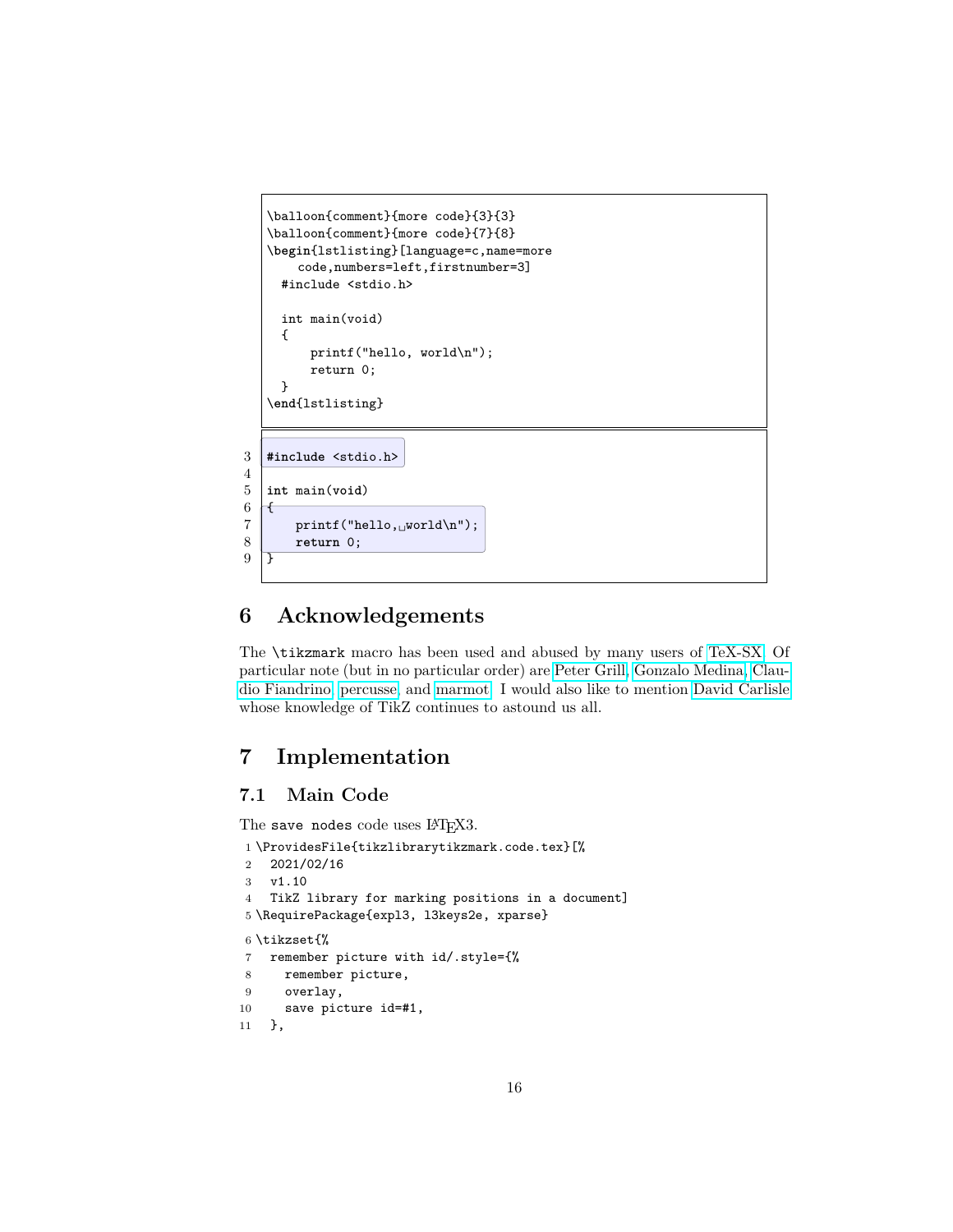Not totally happy with using every picture here as it's too easily overwritten by the user. Maybe it would be better to patch endtikzpicture directly.

```
12 every picture/.append style={%
13 execute at end picture={%
14 \ifpgfrememberpicturepositiononpage%
15 \edef\pgf@temp{%
16 \noexpand\write\noexpand\pgfutil@auxout{%
17 \string\savepicturepage%
18 {\pgfpictureid}{\noexpand\arabic{page}}%
19 }%
20 }%
21 \pgf@temp
22 \overrightarrow{fi}23 },
24 },
```
There are times when some code is executed and then discarded, such as in \mathchoice. This can seriously mess with how TikZ pictures are remembered as the last pgfpictureid to be *processed* is the one that is used, but it is the one that is *used* that is recorded in the aux file. This isn't particularly a tikzmark issue, but does come up from time to time with tikzmark as it's all about remembering locations.

In actual fact, it only occurs with \tikzmarknode since the issue is about how nodes are associated with pictures.

The solution is to check to see if the pgfpictureid has been recorded in the aux file and if it hasn't, quietly prefix the node names with a discard term. This needs to be used *after* remember picture has been invoked. It probably messes with some other stuff so should only be used under controlled conditions, such as \tikzmarknode.

```
25 check picture id/.code={
26 \ifpgfrememberpicturepositiononpage
27 \@ifundefined{pgf@sys@pdf@mark@pos@\pgfpictureid}{%
28 \tikzset{%
29 name prefix/.get=\tzmk@name@prefix,
30 name prefix/.prefix=discard-,
31 execute at end picture={%
32 \tikzset{name prefix/.expand once=\tzmk@name@prefix}%
33   },
34 }%
35 }{}%
36 \fi
37 },
```
We also want a failsafe that quietly handles the case where the document hasn't been compiled enough times (once) to get the information into the aux file. There will already be messages about needing reruns so we don't need to add to that. We simply ensure that the node exists.

```
38 maybe define node/.style={%
39 execute at end picture={%
```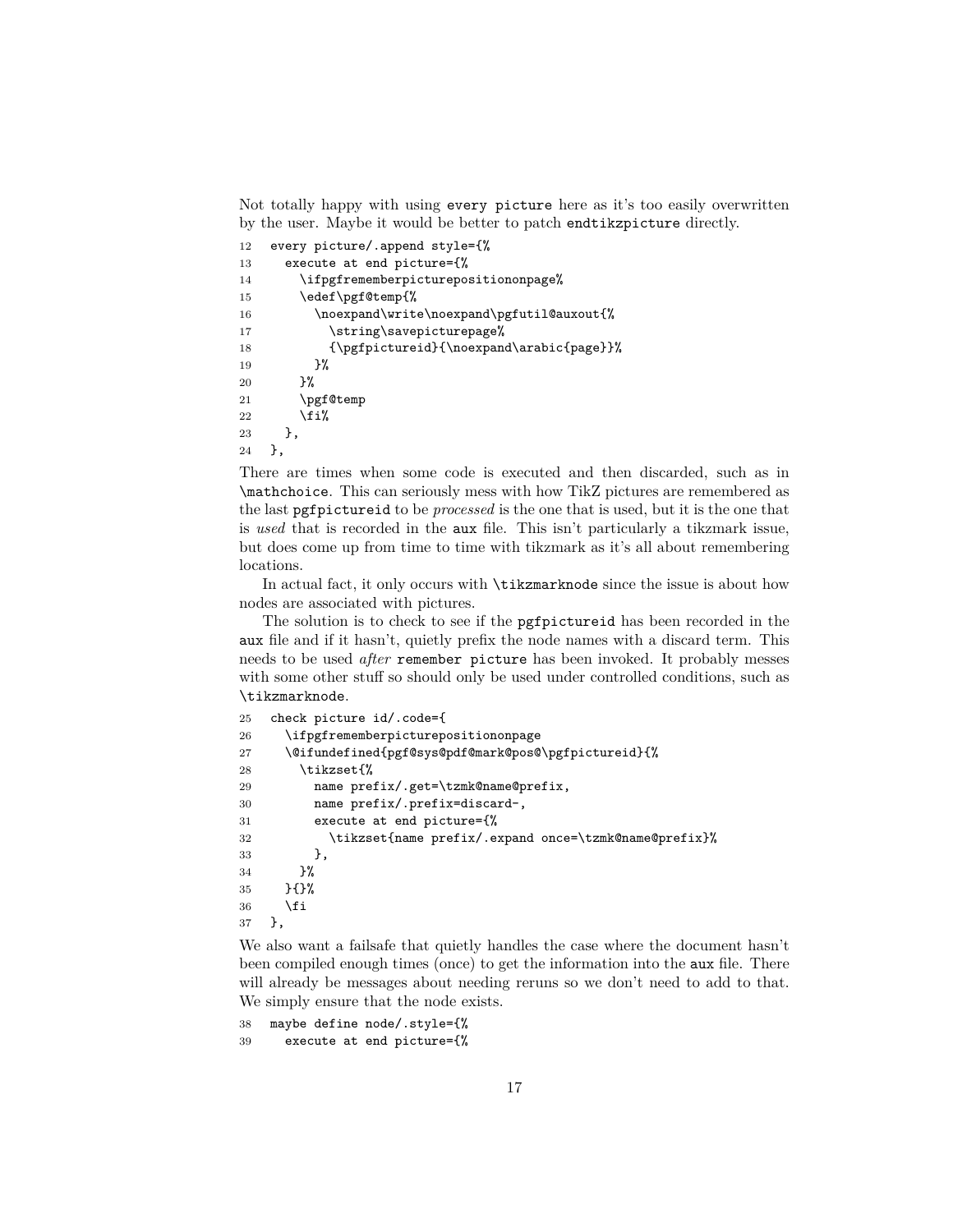```
40 \ifpgfrememberpicturepositiononpage
41 \@ifundefined{pgf@sh@pi@\tikz@pp@name{#1}}{%
42 \pgfnodealias{\tikz@pp@name{#1}}{discard-\tikz@pp@name{#1}}%
43 }{}%
44 \fi
45 }%
46 },
```
The positions are already recorded in the aux file, all we really need to do is provide them with better names.

```
47 save picture id/.code={%
48 \protected@write\pgfutil@auxout{}{%
49 \string\savepointas%
50 {\tikzmark@pp@name{#1}}{\pgfpictureid}{0pt}{0pt}}%
51 },
```
Provides a way to test if a picture has already been saved (in particular, can avoid errors on first runs)

```
52 if picture id/.code args={#1#2#3}{%
53 \@ifundefined{save@pt@\tikzmark@pp@name{#1}}{%
54 \pgfkeysalso{#3}%
55 }{
56 \pgfkeysalso{#2}%
57 }
58 },
```
Page handling

```
59 next page/.is choice,
60 next page vector/.initial={\pgfqpoint{0pt}{0pt}},
61 next page/below/.style={%
62 next page vector={\pgfqpoint{0pt}{-\the\paperheight}}%
63 },
64 next page/above/.style={%
65 next page vector={\pgfqpoint{0pt}{\the\paperheight}}%
66 },
67 next page/left/.style={%
68 next page vector={\pgfqpoint{-\the\paperwidth}{0pt}}%
69 },
70 next page/right/.style={%
71 next page vector={\pgfqpoint{\the\paperwidth}{0pt}}%
72 },
73 next page/ignore/.style={%
74 next page vector={\pgfqpoint{0pt}{0pt}}%
75 },
76 if tikzmark on current page/.code n args={3}{%
77 \@ifundefined{save@pt@\tikzmark@pp@name{#1}}{%
78 \pgfkeysalso{#3}%
79 }{%
80 \@ifundefined{%
81 save@pg@\csname save@pt@\tikzmark@pp@name{#1}\endcsname
82 }{%
```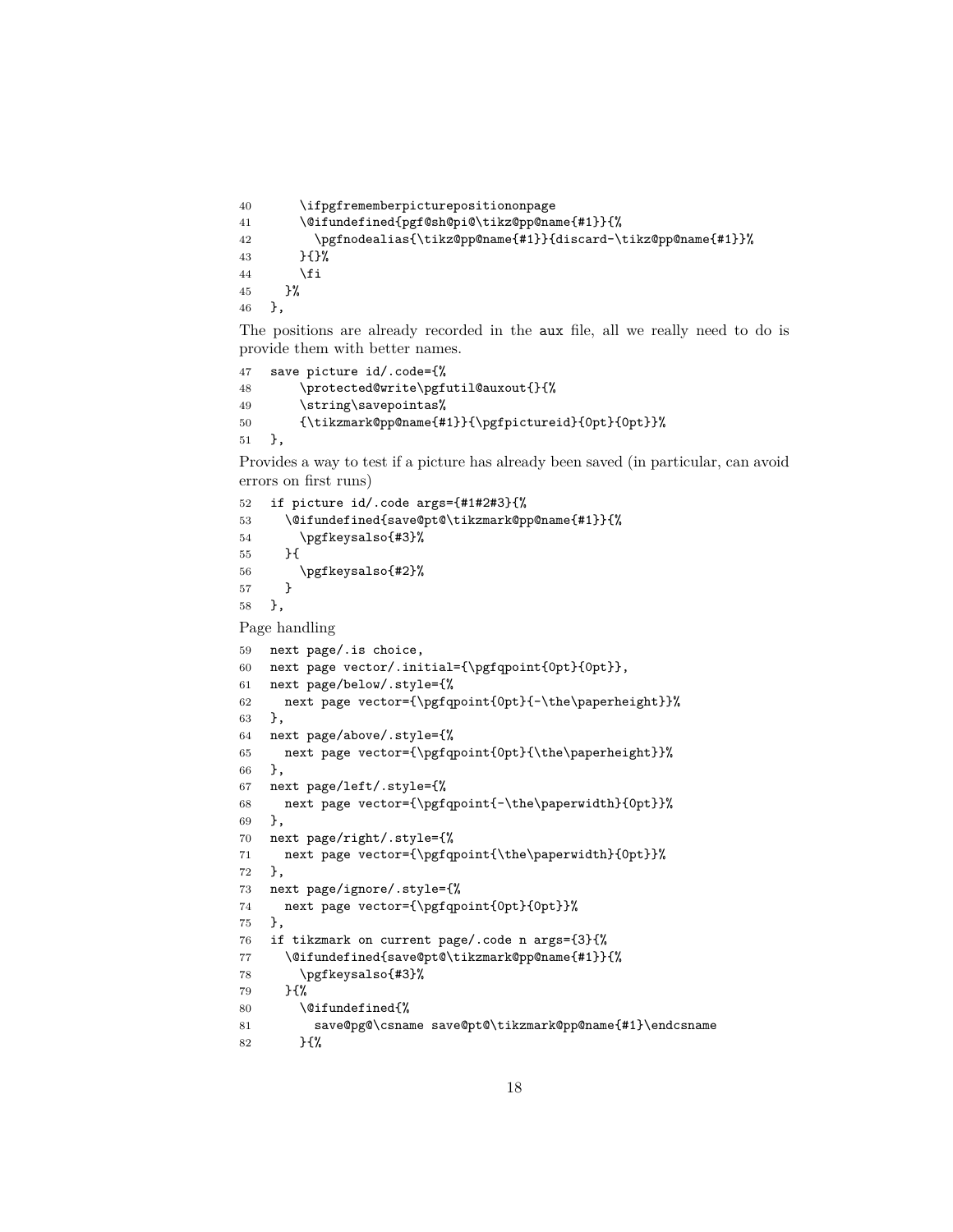```
83 \pgfkeysalso{#3}%
84 }{%
85 \ifnum\csname save@pg@%
86 \csname save@pt@\tikzmark@pp@name{#1}\endcsname%
87 \endcsname=\the\value{page}\relax%
88 \pgfkeysalso{#2}%
89 \else
90 \pgfkeysalso{#3}%
91 \setminusfi
92 }%
93 }%
94 },
95 if tikzmark on page/.code n args={4}{%
96 \@ifundefined{save@pt@\tikzmark@pp@name{#1}}{%
97 \pgfkeysalso{#4}%
98 }{%
99 \@ifundefined{%
100 save@pg@\csname save@pt@\tikzmark@pp@name{#1}@label\endcsname%
101 }{%
102 \pgfkeysalso{#4}%
103 }{%
104 \ifnum\csname save@pg@%
105 \csname save@pt@\tikzmark@pp@name{#1}\endcsname%
106 \endcsname=#2\relax%
107 \pgfkeysalso{#3}%
108 \else
109 \pgfkeysalso{#4}%
110 \quad \text{if}111   \frac{1}{2}112 }%
113 },
Prefix and suffix for tikzmark names, shamelessly borrowed from the main tikz
code
114 tikzmark prefix/.initial=,%
```

```
115 tikzmark suffix/.initial=,%
116 }
```
#### \tikzmark@pp@name

 \def\tikzmark@pp@name#1{% \csname pgfk@/tikz/tikzmark prefix\endcsname% #1% \csname pgfk@/tikz/tikzmark suffix\endcsname% }%

\savepointas This is what gets written to the aux file.

\def\savepointas#1#2#3#4{%

```
123 \expandafter\gdef\csname save@pt@#1\endcsname{#2}%
```
- \expandafter\gdef\csname save@pt@#1@offset\endcsname%
- {\pgfqpoint{#3}{#4}}%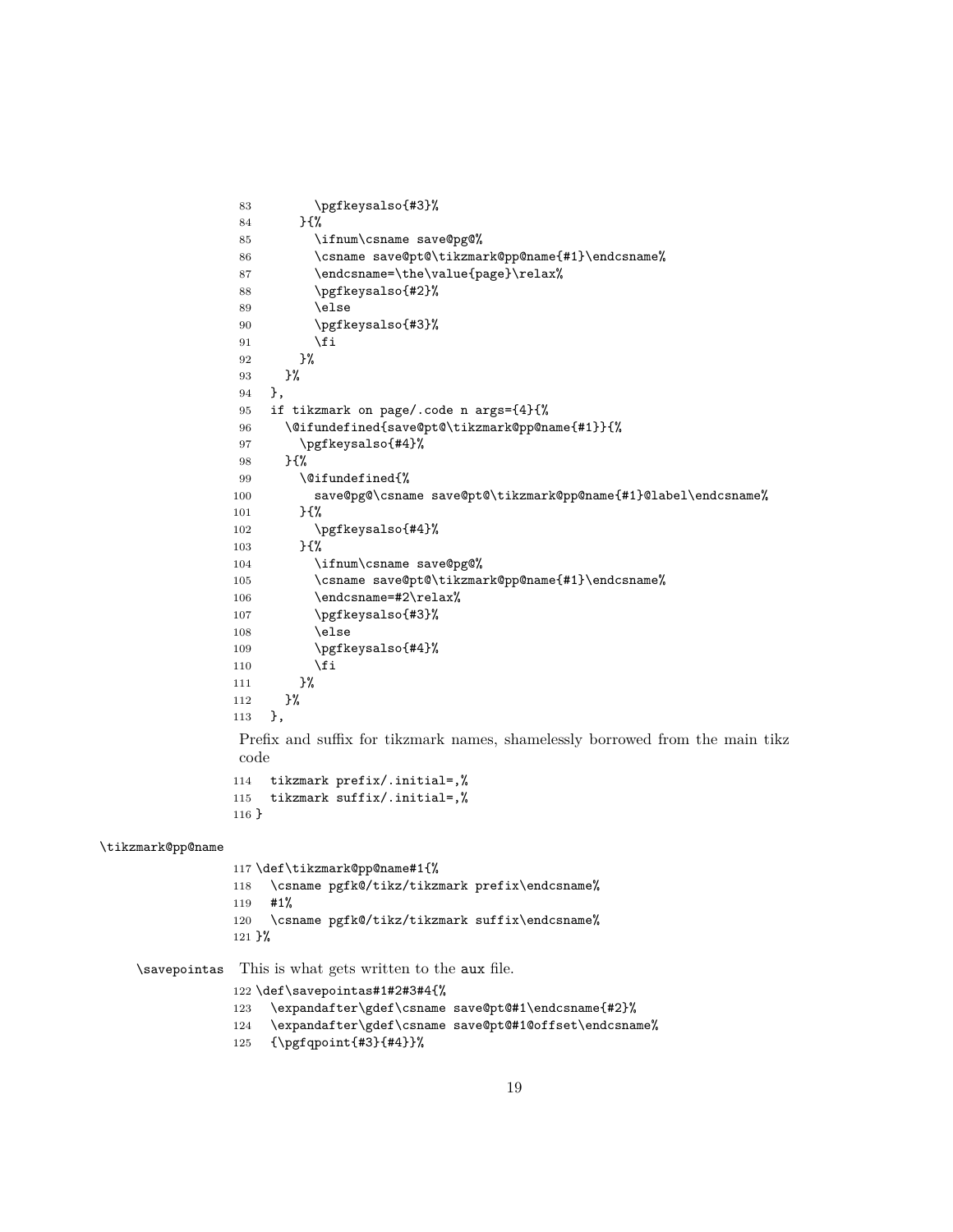```
126 }
              127 \def\savepicturepage#1#2{%
              128 \expandafter\gdef\csname save@pg@#1\endcsname{#2}%
              129 }
\tikzmarkalias Alias a tikzmark to another name (used in tikzmarknode)
              130 \def\tikzmarkalias#1#2{%
              131 \pgf@node@gnamelet{save@pt@#1}{save@pt@#2}%
              132 \pgf@node@gnamelet{save@pt@#1@offset}{save@pt@#2@offset}%
              133 }
 \tmk@labeldef Auxiliary command for the coordinate system.
              134 \def\tmk@labeldef#1,#2\@nil{%
              135 \edef\tmk@label{\tikzmark@pp@name{#1}}%
              136 \def\tmk@def{#2}%
              137 }
          pic This defines the new coordinate system.
              138 \tikzdeclarecoordinatesystem{pic}{%
              139 \pgfutil@in@,{#1}%
              140 \ifpgfutil@in@%
              141 \tmk@labeldef#1\@nil
              142 \else
              143 \tmk@labeldef#1,(0pt,0pt)\@nil
              144 \fi
              145 \@ifundefined{save@pt@\tmk@label}{%
              146 \tikz@scan@one@point\pgfutil@firstofone\tmk@def
              147 }{%
              148 \pgfsys@getposition{\csname save@pt@\tmk@label\endcsname}%
              149 \save@orig@pic%
              150 \pgfsys@getposition{\pgfpictureid}\save@this@pic%
              151 \pgf@process{\pgfpointorigin\save@this@pic}%
              152 \pgf@xa=\pgf@x
              153 \pgf@ya=\pgf@y
              154 \pgf@process{\pgfpointorigin\save@orig@pic}%
              155 \advance\pgf@x by -\pgf@xa
              156 \advance\pgf@y by -\pgf@ya
              157 \pgf@xa=\pgf@x
              158 \pgf@ya=\pgf@y
              159 \pgf@process%
              160 {\pgfpointorigin\csname save@pt@\tmk@label @offset\endcsname}%
              161 \advance\pgf@xa by \pgf@x
              162 \advance\pgf@ya by \pgf@y
              163 \@ifundefined{save@pg@\csname save@pt@\tmk@label\endcsname}{}{%
              164 \@ifundefined{save@pg@\pgfpictureid}{}{%
              165 \pgfkeysvalueof{/tikz/next page vector}%
              166 \edef\tmk@pg{%
              167 \the\numexpr \csname save@pg@%
              168 \csname save@pt@\tmk@label\endcsname\endcsname%
```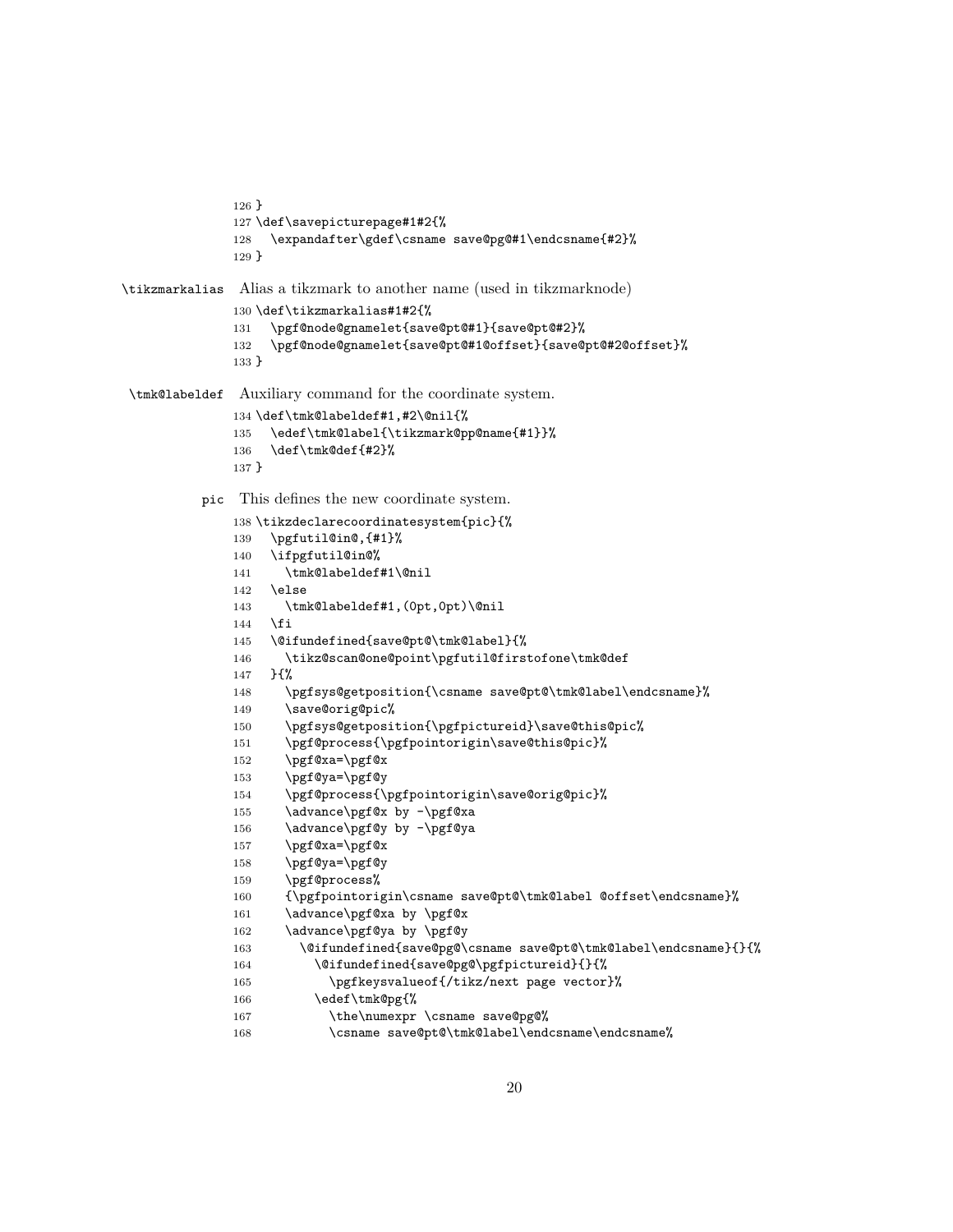```
169
170 \csname save@pg@\pgfpictureid\endcsname\relax%
171 }%
172 \ifnum \tmk@pg > 0 \relax
173 \advance \pgf@xa by \pgf@x\relax
174 \advance \pgf@ya by \pgf@y\relax
175 \fi
176 \ifnum \tmk@pg < 0 \relax
177 \advance \pgf@xa by -\pgf@x\relax
178 \advance \pgf@ya by -\pgf@y\relax
179 \fi
180 }%
181    }%
182 \pgf@x=\pgf@xa
183 \pgf@y=\pgf@ya
184 \pgftransforminvert
185 \pgf@pos@transform{\pgf@x}{\pgf@y}%
186 }%
187 }
```
\tikzmark The active/non-active semi-colon is proving somewhat hazardous to \tikzmark (see [Tikzmark and french seem to conflict](http://tex.stackexchange.com/q/110014/86) and [Clash between tikzmark, babel](http://tex.stackexchange.com/q/335485/86) [package \(french\) and babel tikzlibrary\)](http://tex.stackexchange.com/q/335485/86) so \tikzmark now uses the brace-delimited version of the \tikz command.

This version is for when we're outside a tikzpicture environment

```
188 \newcommand\tikzmark@outside[2][]{%
```

```
189 \tikzset{external/export next/.try=false}%
190 \tikz[remember picture with id=#2]{#1}%
```
191 }

This is for when we're inside a tikzpicture environment

```
192 \def\tikzmark@inside#1#2{%
```

```
193 \tikzset{remember picture}%
```

```
194 \tikz@scan@one@point\pgfutil@firstofone#2\relax
```

```
195 \protected@write\pgfutil@auxout{}{%
```

```
196 \string\savepointas%
```

```
197 {\tikzmark@pp@name{#1}}{\pgfpictureid}{\the\pgf@x}{\the\pgf@y}}%
```

```
198 }
```
And finally, the ultimate invoker:

```
199 \def\tikzmark{%
```

```
200 \ifx\pgfpictureid\@undefined
```

```
201 \let\tikzmark@next=\tikzmark@outside
```

```
202 \else
```

```
203 \relax
```

```
204 \ifx\scope\tikz@origscope\relax
```

```
205 \let\tikzmark@next=\tikzmark@outside
```

```
206 \else
```

```
207 \let\tikzmark@next=\tikzmark@inside
```

```
208 \fi
```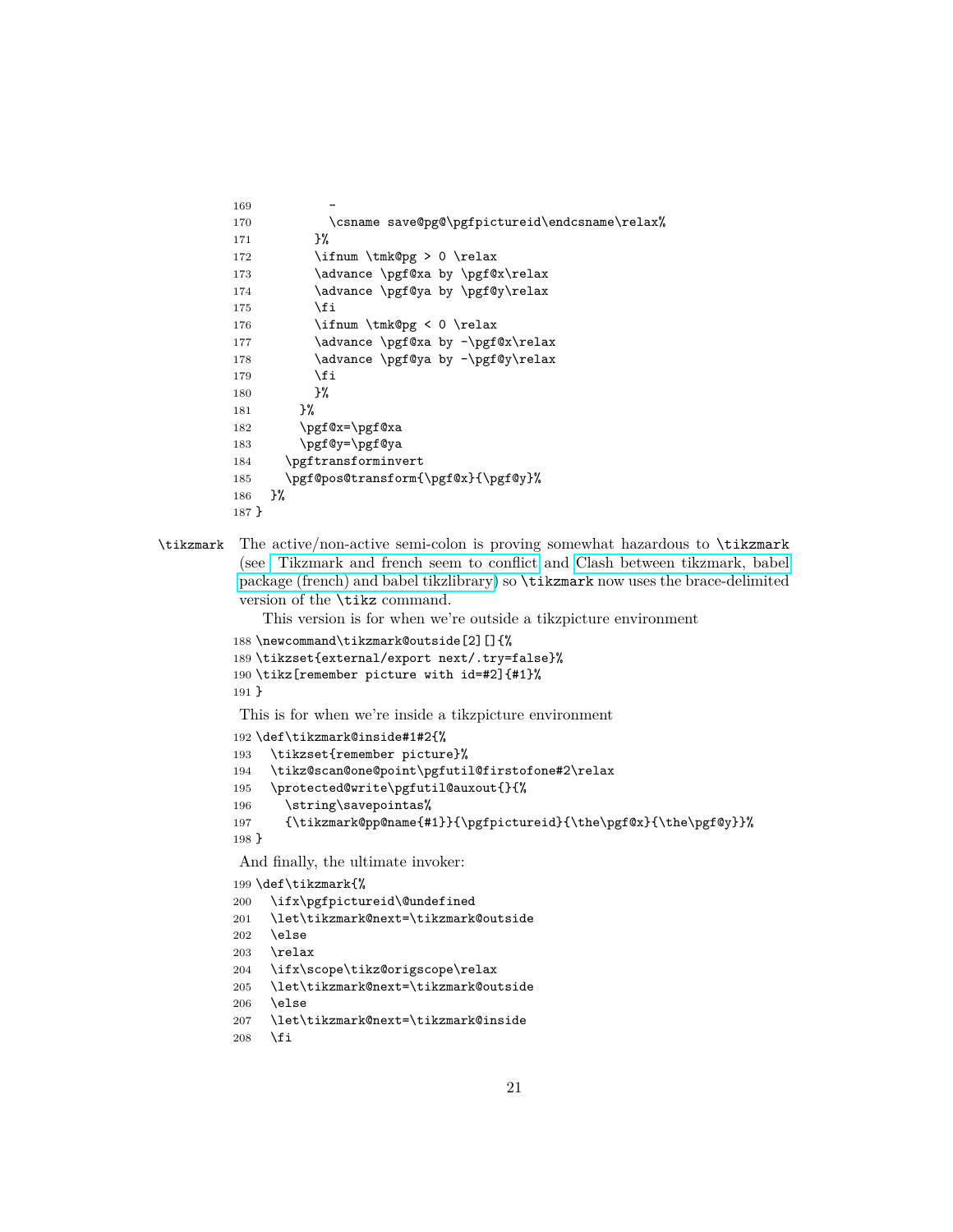```
209 \overline{\text{fi}}
```

```
210 \tikzmark@next%
```

```
211 }
```
\pgfmark

```
212 \newcommand\pgfmark[1]{%
213 \bgroup
214 \global\advance\pgf@picture@serial@count by1\relax%
215 \edef\pgfpictureid{pgfid\the\pgf@picture@serial@count}%
216 \pgfsys@markposition{\pgfpictureid}%
217 \edef\pgf@temp{%
218 \noexpand\write\noexpand\pgfutil@auxout{%
219 \string\savepicturepage{\pgfpictureid}{\noexpand\arabic{page}}}}%
220 \pgf@temp
221 \protected@write\pgfutil@auxout{}{%
222 \string\savepointas{\tikzmark@pp@name{#1}}{\pgfpictureid}{0pt}{0pt}}%
223 \egroup
224 }
```
If the beamer class is used, make the commands overlay aware.

### \tikzmark<>

```
225 \@ifclassloaded{beamer}{
226 \renewcommand<>{\tikzmark@outside}[2][]{%
227 \only#3{\beameroriginal{\tikzmark@outside}[{#1}]{#2}}%
228 }
229 \renewcommand<>{\tikzmark@inside}[2]{%
230 \only#3{\beameroriginal{\tikzmark@inside}{#1}{#2}}%
231 }
232 }{}
```
## \pgfmark<>

```
233 \@ifclassloaded{beamer}{
234 \renewcommand<>{\pgfmark}[1]{\only#2{\beameroriginal{\pgfmark}{#1}}}
235 }{}
```
If beamer is loaded, add a suffix based on the frame number

```
236 \@ifclassloaded{beamer}{
237 \tikzset{
238 tikzmark suffix=-\the\beamer@slideinframe
239 }
240 }{}
```
#### \iftikzmark

```
241 \newif\iftikzmark@
242 \newcommand\iftikzmark[3]{%
243 \@ifundefined{save@pt@\tikzmark@pp@name{#1}}{%
244 #3%
245 }{%
```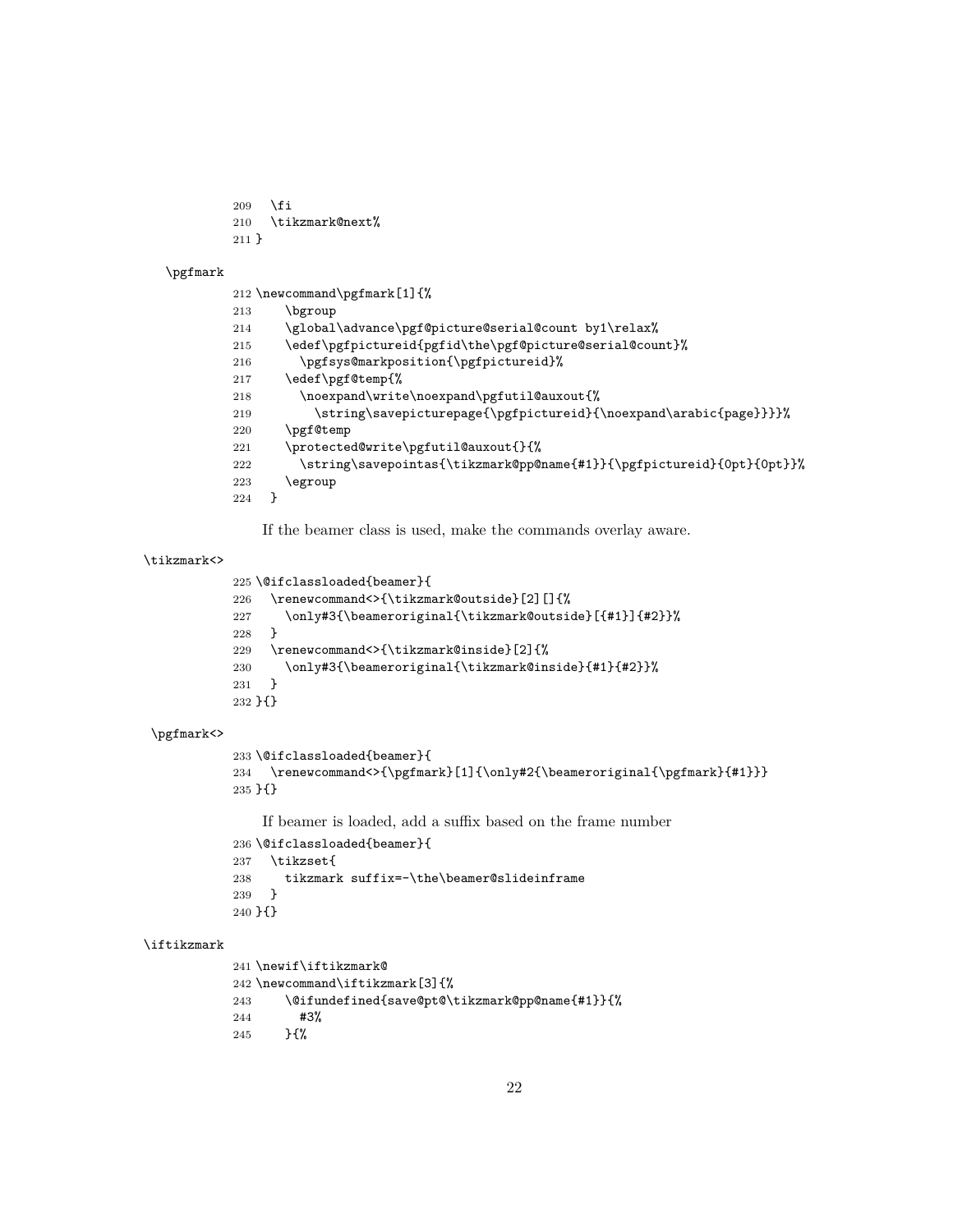#2% }% }% A version suitable for \if ... \else ... \fi. \newcommand\iftikzmarkexists[1]{% \@ifundefined{save@pt@\tikzmark@pp@name{#1}}{% \tikzmark@false% }{% 253  $\text{tikzmark@true}$ <br>254 }% \iftikzmark@ }%

### \iftikzmarkonpage

 \newcommand\iftikzmarkonpage[2]{% \@ifundefined{save@pt@\tikzmark@pp@name{#1}}{% \tikzmark@false }{% \@ifundefined{save@pg@\csname save@pt@\tikzmark@pp@name{#1}\endcsname}{% \tikzmark@false }{% \ifnum\csname save@pg@% \csname save@pt@\tikzmark@pp@name{#1}\endcsname% 266 \endcsname=#2\relax% \tikzmark@true \else \tikzmark@false \fi }% }% \iftikzmark@ }

## \iftikzmarkoncurrentpage

275 \newcommand\iftikzmarkoncurrentpage[1]{%

```
276 \@ifundefined{save@pt@\tikzmark@pp@name{#1}}{%
```
- \tikzmark@false
- }{%
- \@ifundefined{save@pg@\csname save@pt@\tikzmark@pp@name{#1}\endcsname}{% \tikzmark@false
- }{%
- \ifnum\csname save@pg@%
- \csname save@pt@\tikzmark@pp@name{#1}\endcsname%
- 284 \endcsname=\the\value{page}\relax%
- \tikzmark@true
- 286 \else
- \tikzmark@false
- 288 \fi
- }%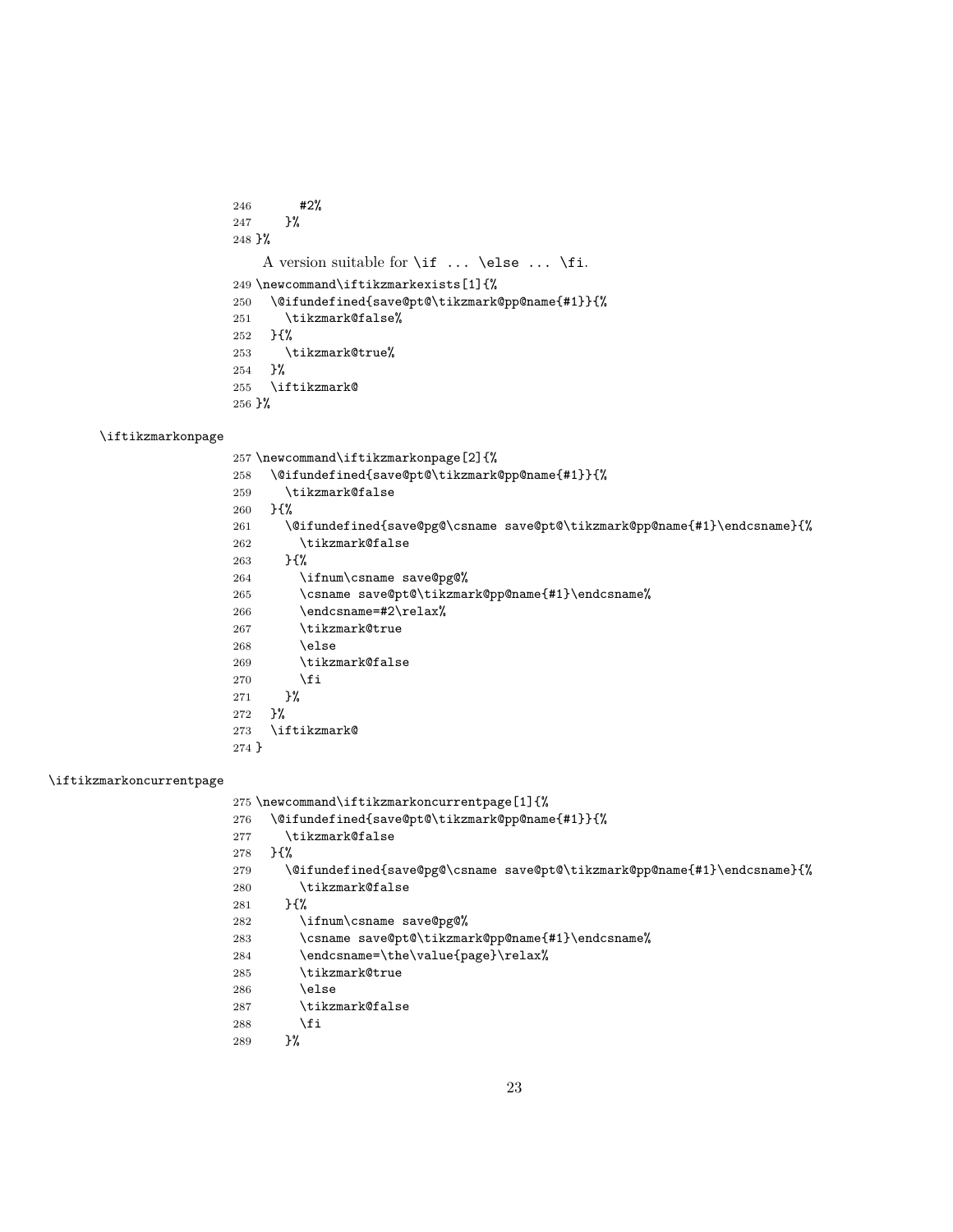```
290 }%
        291 \iftikzmark@
        292 }
\subnode Note: much of this code was inevitably adapted from the node defining code in
         the TikZ/PGF sources.
        293 \def\subnode@#1#2#3{%
        294 \begingroup
        295 \pgfmark{#2}%
        296 \setbox\pgfnodeparttextbox=\hbox\bgroup #3\egroup
        297 \def\tikz@fig@name{#2}%
        298 \tikzset{every subnode/.try,#1}%
        299 \pgfpointorigin
        300 \tikz@scan@one@point\pgfutil@firstofone(pic cs:#2)\relax
        301 \advance\pgf@x by .5\wd\pgfnodeparttextbox
        302 \advance\pgf@y by .5\ht\pgfnodeparttextbox
        303 \advance\pgf@y by -.5\dp\pgfnodeparttextbox
        304 \pgftransformshift{}%
        305 \setbox\@tempboxa=\hbox\bgroup
        306 {%
        307 \let\pgf@sh@savedmacros=\pgfutil@empty% MW
        308 \let\pgf@sh@savedpoints=\pgfutil@empty%
        309 \def\pgf@sm@shape@name{rectangle}% CJ % TT added prefix!
        310 \pgf@sh@s@rectangle%
        311 \pgf@sh@savedpoints%
        312 \pgf@sh@savedmacros% MW
        313 \pgftransformshift{%
        314 \pgf@sh@reanchor{rectangle}{center}%
        315 \pgf@x=-\pgf@x%316 \pgf@y=-\pgf@y%
        317 }%
        318 \expandafter\pgfsavepgf@process\csname pgf@sh@sa@\tikz@fig@name\endcsname{%
        319 \pgf@sh@reanchor{rectangle}{center}% FIXME : this is double work!
        320 }%
        321 % Save the saved points and the transformation matrix
        322 \edef\pgf@node@name{\tikz@fig@name}%
        323 \ifx\pgf@node@name\pgfutil@empty%
        324 \else%
        325 \expandafter\xdef\csname pgf@sh@ns@\pgf@node@name\endcsname{rectangle}%
        326 \edef\pgf@sh@@temp{%
        327 \noexpand\gdef\expandafter\noexpand\csname pgf@sh@np@\pgf@node@name\endcsname}%
        328 \expandafter\pgf@sh@@temp\expandafter{%
        329 \pgf@sh@savedpoints}%
        330 \edef\pgf@sh@@temp{%
        331 \noexpand\gdef\expandafter\noexpand\csname pgf@sh@ma@\pgf@node@name\endcsname}% MW
        332 \expandafter\pgf@sh@@temp\expandafter{\pgf@sh@savedmacros}% MW
        333 \pgfgettransform\pgf@temp
        334 \expandafter\xdef\csname pgf@sh@nt@\pgf@node@name\endcsname{\pgf@temp}%
        335 \expandafter\xdef\csname pgf@sh@pi@\pgf@node@name\endcsname{\pgfpictureid}%
        336 \overline{\text{if}}
```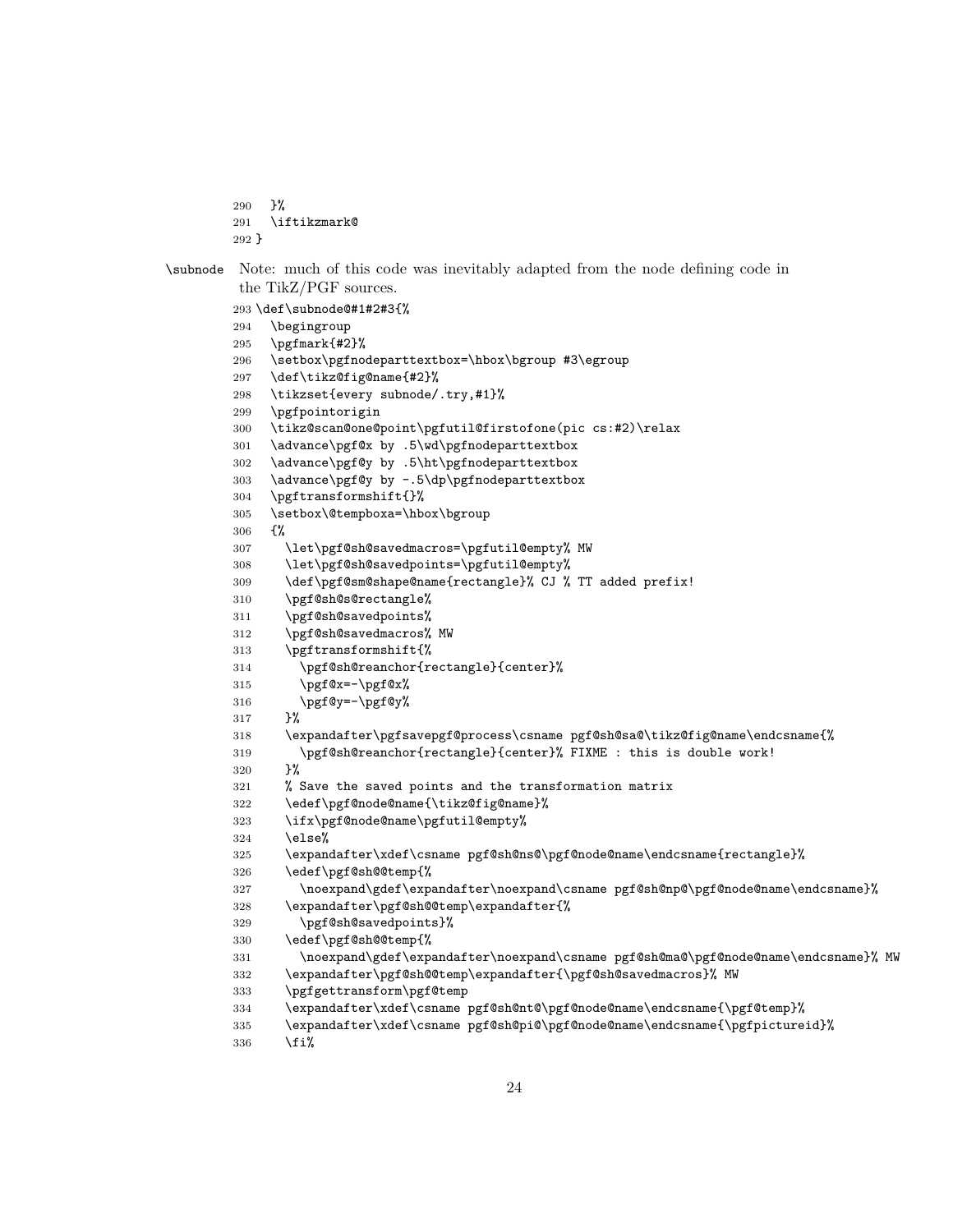```
337 }%
338 \egroup
339 \box\pgfnodeparttextbox
340 \endgroup
341 }
342
343 \newcommand\subnode[3][]{%
344 \ifmmode
345 \mathchoice{%
346 \subnode@{#1}{#2-d}{\(\displaystyle #3\)}%
347 }{%
348 \subnode@{#1}{#2-t}{\(\textstyle #3\)}%
349 }{%
350 \subnode@{#1}{#2-s}{\(\scriptstyle #3\)}%
351 }{%
352 \subnode@{#1}{#2-ss}{\(\scriptscriptstyle #3\)}%
353 }%
354 \let\pgf@nodecallback\pgfutil@gobble
355 \def\tzmk@prfx{pgf@sys@pdf@mark@pos@pgfid}%
356 \edef\tzmk@pic{\tzmk@prfx\the\pgf@picture@serial@count}
357 \expandafter\ifx\csname\tzmk@pic\endcsname\relax
358 \edef\tzmk@pic{\tzmk@prfx\the\numexpr\the\pgf@picture@serial@count-1\relax}%
359 \expandafter\ifx\csname\tzmk@pic\endcsname\relax
360 \edef\tzmk@pic{\tzmk@prfx\the\numexpr\the\pgf@picture@serial@count-2\relax}%
361 \expandafter\ifx\csname\tzmk@pic\endcsname\relax
362 \edef\tzmk@pic{\tzmk@prfx\the\numexpr\the\pgf@picture@serial@count-3\relax}%
363 \expandafter\ifx\csname\tzmk@pic\endcsname\relax
364 \pgfutil@ifundefined{pgf@sh@ns@#2}{%
365 \pgfnodealias{#2}{#2-t}%
366 \tikzmarkalias{#2}{#2-t}%
367 }{}%
368 \else
369 \pgfnodealias{#2}{#2-d}%
370 \tikzmarkalias{#2}{#2-d}%
371 \fi
372 \else
373 \pgfnodealias{#2}{#2-t}%
374 \tikzmarkalias{#2}{#2-t}%
375 \fi
376 \else
377 \pgfnodealias{#2}{#2-s}%
378 \tikzmarkalias{#2}{#2-s}%
379 \fi
380 \else
381 \pgfnodealias{#2}{#2-ss}%
382 \tikzmarkalias{#2}{#2-ss}%
383 \fi
384 \else
385 \subnode@{#1}{#2}{#3}%
386 \fi
```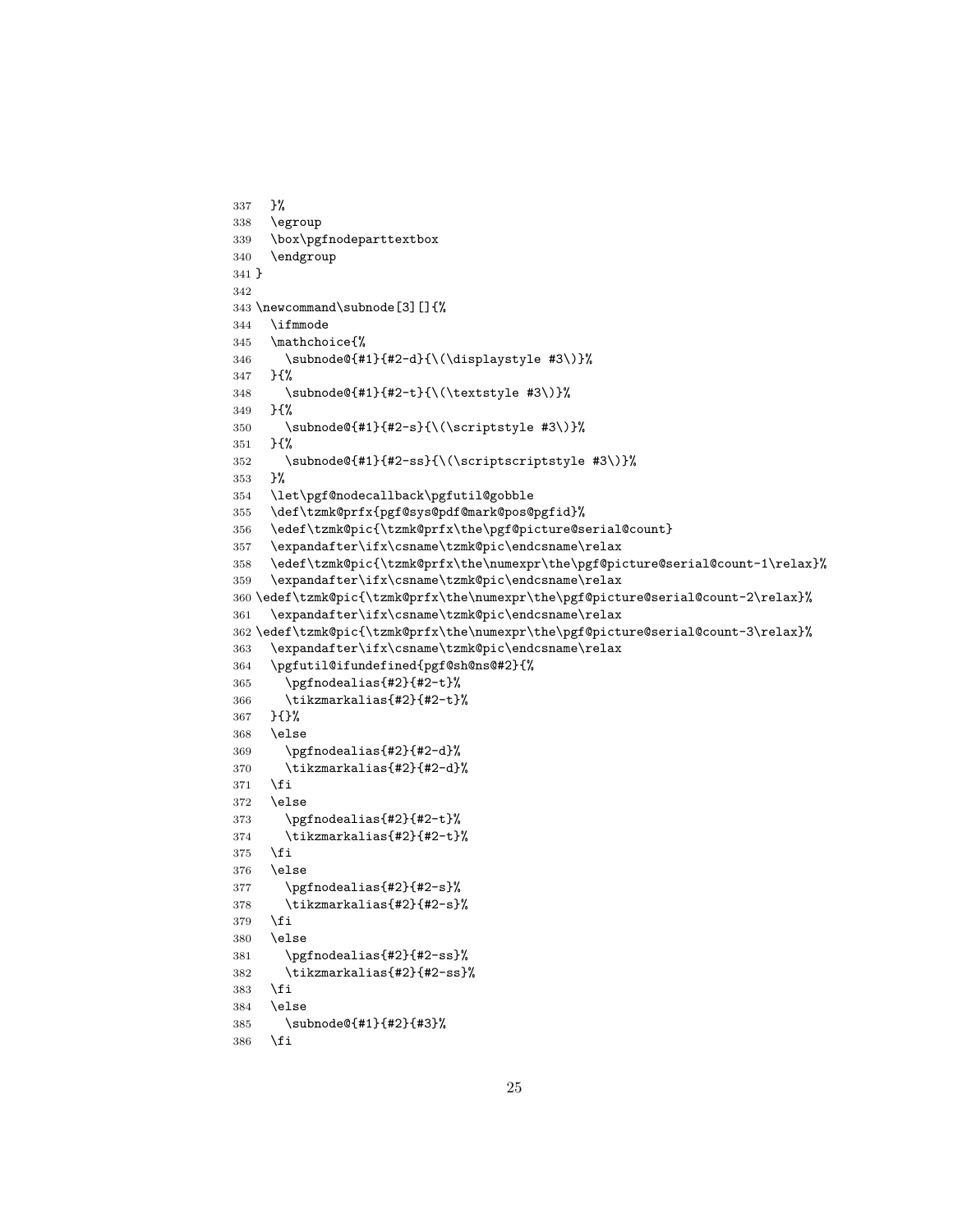} 

\tikzmarknode The \tikzmark macro has changed considerably since its first inception, but there does still seem to be a use for the original version which put stuff inside a node. This command reintroduces that command.

It does its best to work inside a math environment by a sneaky trick involving \mathchoice: the remember picture key means that only the picture id of the typeset box is saved to the aux file. So comparing the possible picture ids of the four options with the one read from the aux file, we can figure out which box was actually used.

```
389 \def\tikzmarknode@#1#2#3{%
390 \tikzset{external/export next/.try=false}%
391 \tikz[%
392 remember picture,
393 save picture id={#2},
394 check picture id,
395 maybe define node={#2},
396 baseline=(#2.base),
397 every tikzmarknode picture/.try
398 ] {
399 \node [
400 anchor=base,
401 inner sep=0pt,
402 minimum width=0pt,
403 name={#2},
404 node contents={#3},
405 every tikzmarknode/.try,
406 #1
407 ]}%
408 }
409
410 \newcommand\tikzmarknode[3][]{%
411 \ifmmode
412 \mathchoice{%
413 \tikzmarknode@{#1}{#2-d}{\(\displaystyle #3\)}%
414 }{%
415 \tikzmarknode@{#1}{#2-t}{\(\textstyle #3\)}%
416 }{%
417 \tikzmarknode@{#1}{#2-s}{\(\scriptstyle #3\)}%
418 }{%
419 \tikzmarknode@{#1}{#2-ss}{\(\scriptscriptstyle #3\)}%
420 }%
421 \let\pgf@nodecallback\pgfutil@gobble
422 \def\tzmk@prfx{pgf@sys@pdf@mark@pos@pgfid}%
423 \edef\tzmk@pic{\tzmk@prfx\the\pgf@picture@serial@count}%
424 \expandafter\ifx\csname\tzmk@pic\endcsname\relax
425 \edef\tzmk@pic{\tzmk@prfx\the\numexpr\the\pgf@picture@serial@count-1\relax}%
426 \expandafter\ifx\csname\tzmk@pic\endcsname\relax
```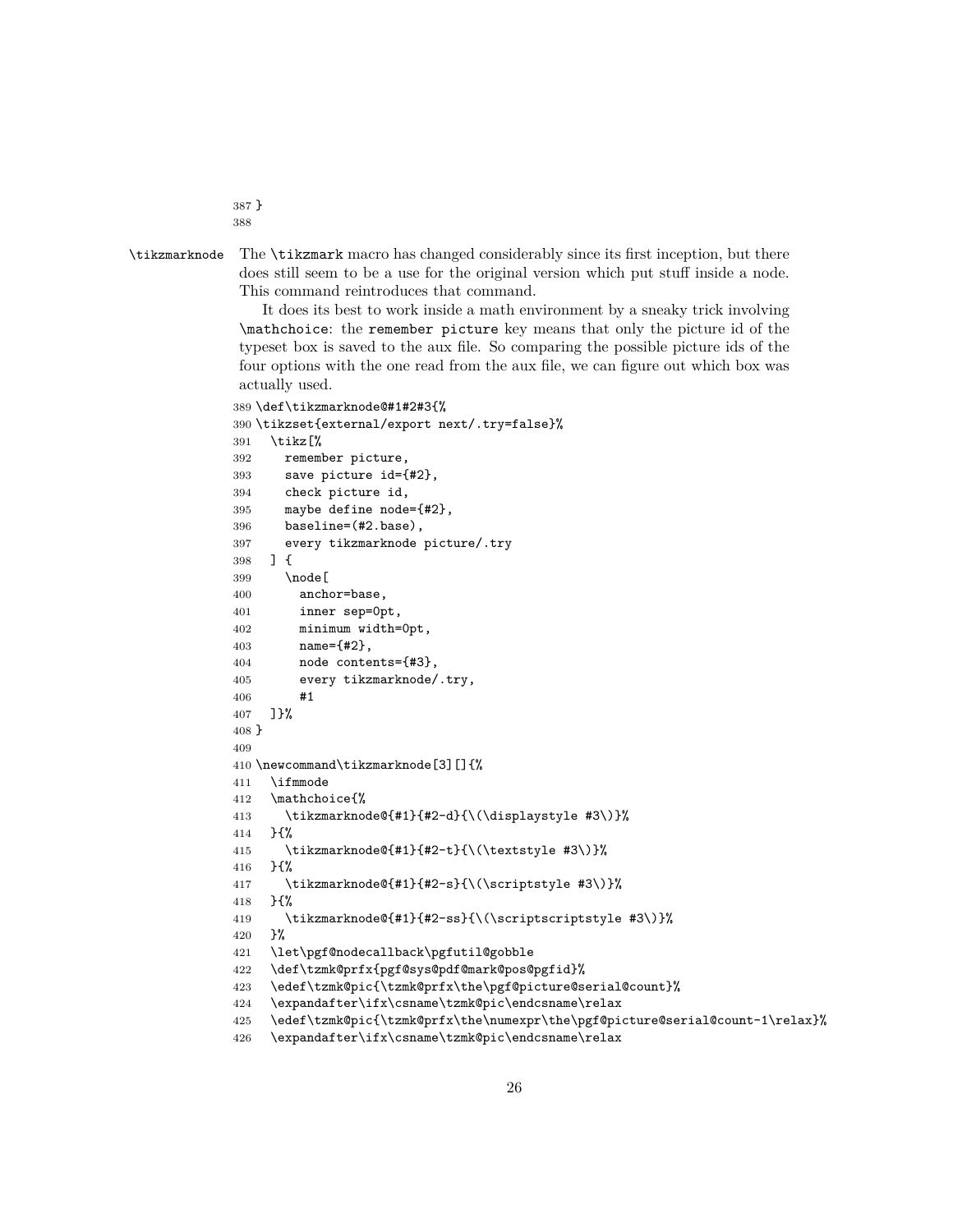```
427 \edef\tzmk@pic{\tzmk@prfx\the\numexpr\the\pgf@picture@serial@count-2\relax}%
428 \expandafter\ifx\csname\tzmk@pic\endcsname\relax
429 \edef\tzmk@pic{\tzmk@prfx\the\numexpr\the\pgf@picture@serial@count-3\relax}%
430 \expandafter\ifx\csname\tzmk@pic\endcsname\relax
431 \pgfutil@ifundefined{pgf@sh@ns@\tikz@pp@name{#2}}{%
432 \pgfnodealias{\tikz@pp@name{#2}}{\tikz@pp@name{#2-t}}%
433 \tikzmarkalias{\tikzmark@pp@name{#2}}{\tikzmark@pp@name{#2-t}}%
434 }{}%
435 \else
436 \pgfnodealias{\tikz@pp@name{#2}}{\tikz@pp@name{#2-d}}%
437 \tikzmarkalias{\tikzmark@pp@name{#2}}{\tikzmark@pp@name{#2-d}}%
438 \fi
439 \else
440 \pgfnodealias{\tikz@pp@name{#2}}{\tikz@pp@name{#2-t}}%
441 \tikzmarkalias{\tikzmark@pp@name{#2}}{\tikzmark@pp@name{#2-t}}%
442 \fi
443 \else
444 \pgfnodealias{\tikz@pp@name{#2}}{\tikz@pp@name{#2-s}}%
445 \tikzmarkalias{\tikzmark@pp@name{#2}}{\tikzmark@pp@name{#2-s}}%
446 \fi
447 \else
448 \pgfnodealias{\tikz@pp@name{#2}}{\tikz@pp@name{#2-ss}}%
449 \tikzmarkalias{\tikzmark@pp@name{#2}}{\tikzmark@pp@name{#2-ss}}%
450 \fi
451 \lambdaelse
452 \tikzmarknode@{#1}{#2}{#3}%
453 \fi
454 }
```
#### \usetikzmarklibrary

```
455 \def\usetikzmarklibrary{%
456 \pgfutil@ifnextchar[{\use@tikzmarklibrary}{\use@@tikzmarklibrary}%
457 }%}
458 \def\use@tikzmarklibrary[#1]{\use@@tikzmarklibrary{#1}}
459 \def\use@@tikzmarklibrary#1{%
460 \edef\pgf@list{#1}%
461 \pgfutil@for\pgf@temp:=\pgf@list\do{%
462 \qquad \texttt{\verb+exp}+ \texttt{\verb+exp}+ \texttt{\verb+exp}+ \texttt{\verb+exp}+ \texttt{\verb+exp}+ \texttt{\verb+exp}+ \texttt{\verb+exp}+ \texttt{\verb+exp}+ \texttt{\verb+exp}+ \texttt{\verb+exp}+ \texttt{\verb+exp}+ \texttt{\verb+exp}+ \texttt{\verb+exp}+ \texttt{\verb+exp}+ \texttt{\verb+exp}+ \texttt{\verb+exp}+ \texttt{\verb+exp}+ \texttt{\verb+exp}+ \texttt{\verb+exp}+ \texttt{\verb+exp}+ \texttt{\verb+exp}+ \texttt{\verb+exp}+ \texttt{\verb+exp}+ \texttt{\verb+exp463 \ifx\pgf@temp\pgfutil@empty
464 \else
465 \expandafter\ifx\csname tikzmark@library@\pgf@temp @loaded\endcsname\relax%
466 \expandafter\global\expandafter\let%
467 \csname tikzmark@library@\pgf@temp @loaded\endcsname=\pgfutil@empty%
468 \expandafter\edef\csname tikzmark@library@#1@atcode\endcsname{\the\catcode'\@}
469 \expandafter\edef\csname tikzmark@library@#1@barcode\endcsname{\the\catcode'\|}
470 \catcode'\@=11
471 \catcode'\|=12
472 \pgfutil@InputIfFileExists{tikzmarklibrary\pgf@temp.code.tex}{}{
473 \PackageError{tikzmark}{I did not find the tikzmark extras library '\pgf@temp'.}{}
474 }%
```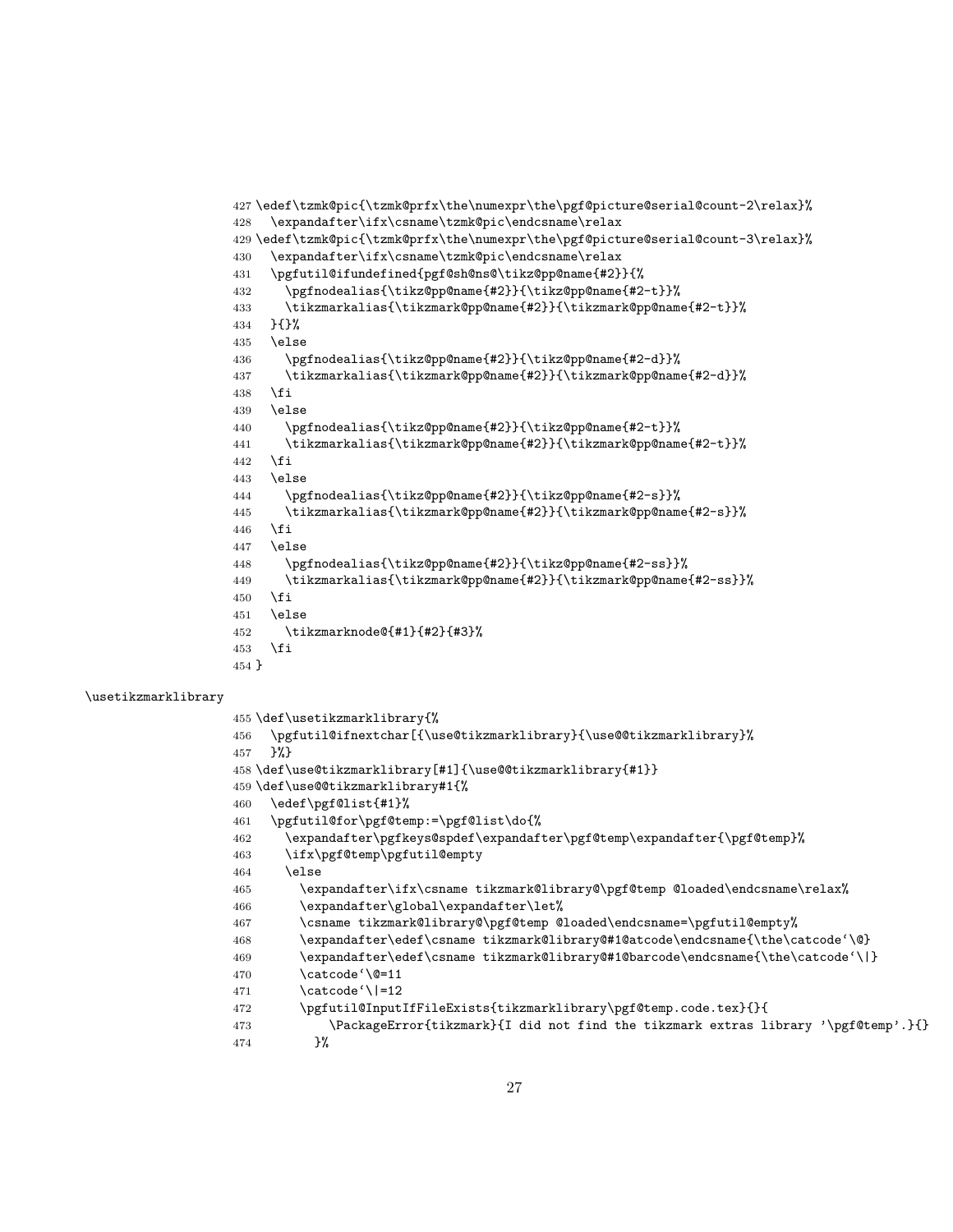```
475 \catcode'\@=\csname tikzmark@library@#1@atcode\endcsname
476 \catcode'\|=\csname tikzmark@library@#1@barcode\endcsname
477 \fi%
478 \fi
479 }%
480 }
481
```
The save node code is written in LATEX3.

\ExplSyntaxOn

We save our information in a "property list", which is L3's version of an associative array or dictionary. They keys will give the ability to store several groups of nodes and restore them at will.

\prop\_new:N \g\_\_sn\_prop

We'll need a couple of spare token lists

```
484 \tl_new:N \l__sn_tmpa_tl
```
\tl\_new:N \l\_\_sn\_tmpb\_tl

```
Another useful token list
```
- \tl\_new:N \l\_\_open\_bracket\_tl
- \tl\_set:Nn \l\_\_open\_bracket\_tl {[} %]

This token list is used for our current node group name

\tl\_new:N \l\_\_sn\_group\_tl

We store up the nodes in a list and save them at the end of a given tikzpicture.

```
489 \clist_new:N \l__sn_nodes_clist
```
This boolean is for whether we save to a file or not.

```
490 \bool_new:N \l__sn_file_bool
```
This boolean is for whether we are in the preamble or not.

```
491 \bool_new:N \g__sn_preamble_bool
```
\bool\_set\_true:N \g\_\_sn\_preamble\_bool

```
493 \msg_new:nnn {tikzmark} {no file} {File~ "#1"~ doesn't~ exist.}
494 \msg_new:nnn {tikzmark} {loading nodes} {Loading~ nodes~ from~ "#1".}
```
Dimensions and token lists for shifting

```
495 \dim_new:N \l__sn_x_dim
496 \dim_new:N \l__sn_y_dim
497 \dim_new:N \l__sn_xa_dim
498 \dim_new:N \l__sn_ya_dim
499 \tl_new:N \l__sn_centre_tl
500
501 \tl_new:N \l__sn_transformation_tl
502 \tl_set:Nn \l__sn_transformation_tl {{1}{0}{0}{1}{0pt}{0pt}}
    Set up a stream for saving the nodes data to a file
```

```
503 \iow_new:N \g__sn_stream
```

```
504 \bool_new:N \g__sn_stream_bool
```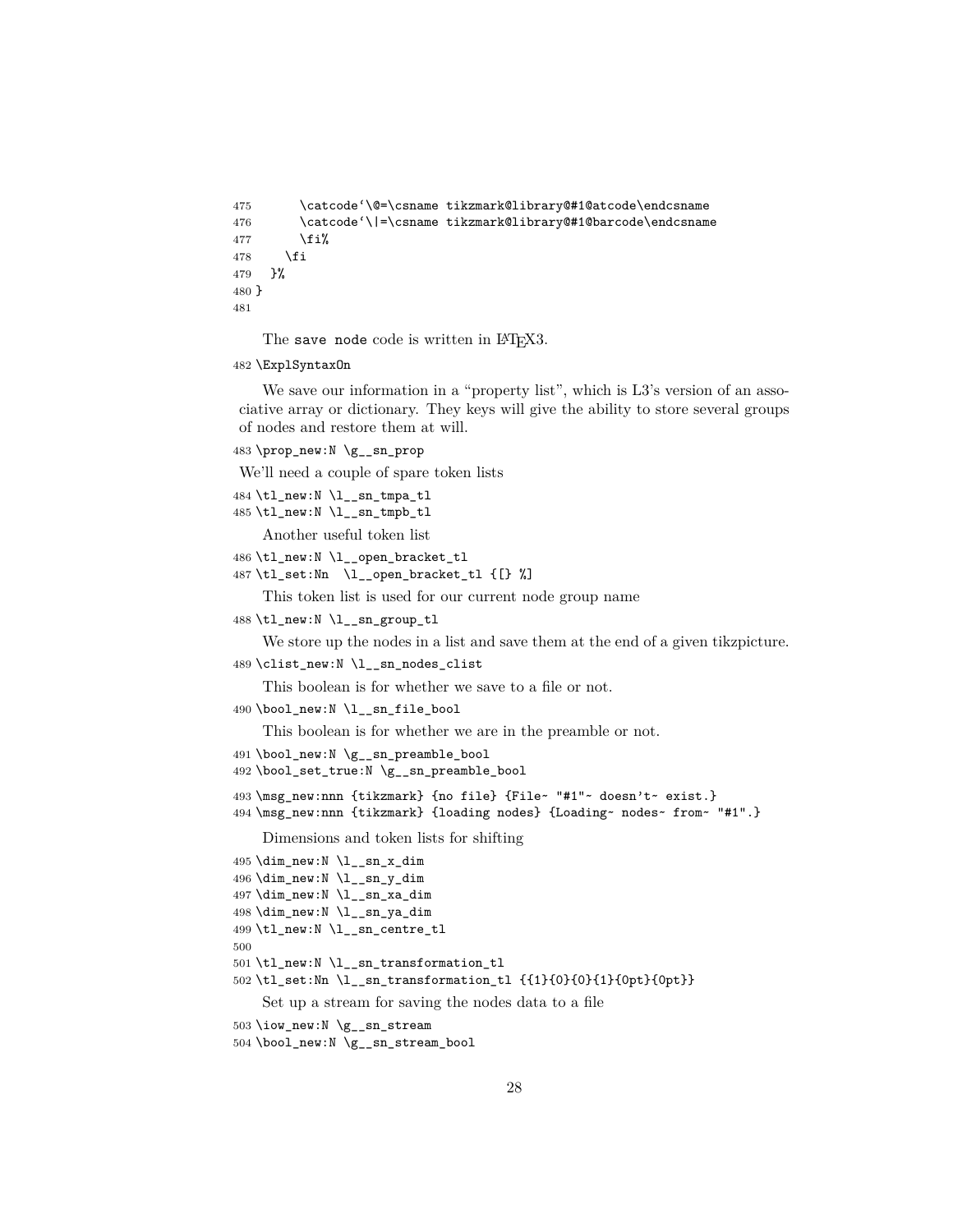```
505 \tl_new:N \g__sn_filename_tl
506 \tl_gset:Nx \g__sn_filename_tl {\c_sys_jobname_str}
507
508 \cs_new_nopar:Npn \sn_open_stream:
509 {
510 \bool_if:NF \g__sn_stream_bool
511 {
512 \iow_open:Nn \g__sn_stream {\tl_use:N \g__sn_filename_tl .nodes}
513 \bool_gset_true:N \g__sn_stream_bool
514 }
515 }
516
517 \AtEndDocument
518 {
519 \ExplSyntaxOn
520 \bool_if:NT \g__sn_stream_bool
521 \quad 52522 \iow_close:N \g__sn_stream
523 }
524 \ExplSyntaxOff
525 }
    LaTeX3 wrappers around some PGF functions (to avoid @-catcode issues)
526 \makeatletter
527 \cs_set_eq:NN \tikz_set_node_name:n \tikz@pp@name
528 \cs_set_eq:NN \tikz_fig_must_be_named: \tikz@fig@mustbenamed
529
530 \cs_new_nopar:Npn \tikz_scan_point:n #1
531 {
532 \tikz@scan@one@point\pgfutil@firstofone#1\relax
533 }
534
535 \cs_new_nopar:Npn \tikz_scan_point:NNn #1#2#3
536 {
537 \tikz@scan@one@point\pgfutil@firstofone#3\relax
538 \dim_set_eq:NN #1 \pgf@x
539 \dim_set_eq:NN #2 \pgf@y
540 }
541
542 \makeatother
543 \cs_generate_variant:Nn \tikz_scan_point:n {V}
544 \cs_generate_variant:Nn \tikz_scan_point:NNn {NNV}
```

```
\save_nodes:Nn This is the command that actually does the work. It constructs a token list
                which contains the code that will restore the node data when invoked. The two
                arguments are the token list to store this in and a comma separated list of the
                node names to be saved.
```

```
545 \cs_new_nopar:Npn \save_nodes:Nn #1#2
546 {
```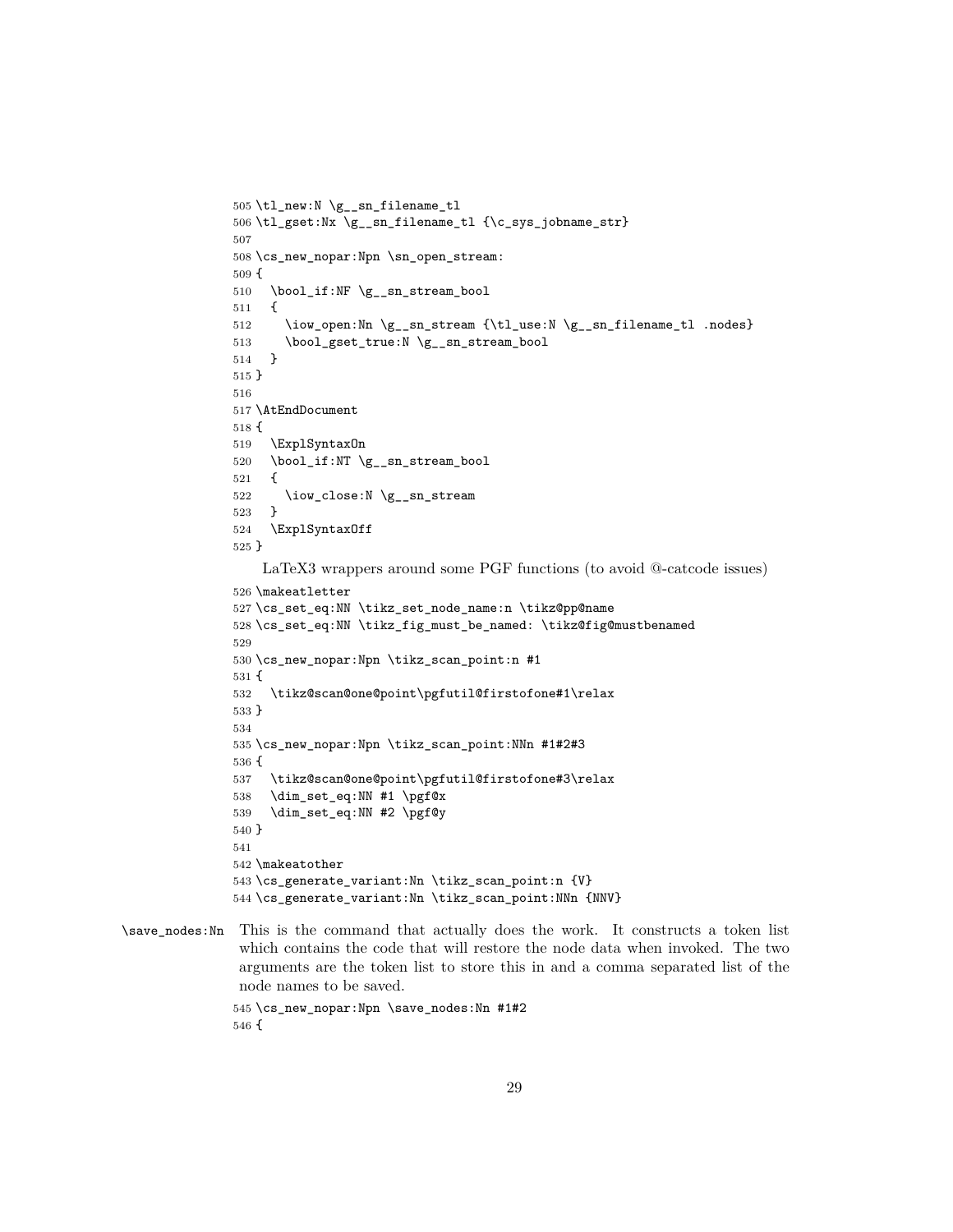```
Clear our token lists
```

```
547 \tl clear:N \l sn tmpa tl
Set the centre of the picture
548 \tikz_scan_point:NNn \l__sn_x_dim \l__sn_y_dim {(current~ bounding~ box.center)}
549 \dim_set:Nn \l__sn_x_dim {-\l__sn_x_dim}
550 \dim_set:Nn \l__sn_y_dim {-\lceil -\text{sn}_y_d \rceil}551 \tl_set:Nx \l__sn_centre_tl {
552 {1}{0}{0}{1}{\dim_use:N \l_sn_x.dim} {\dim_use:N \l_sn_y.dim}553 }
Iterate over the list of node names
554 \clist_map_inline:nn {#2}
555 {
Test to see if the node has been defined
556 \tl_if_exist:cT {pgf@sh@ns@##1}
557 {
The node information is stored in a series of macros of the form \pgf@sh@XX@nodename
where XX is one of the following.
558 \clist_map_inline:nn {ns,np,ma,pi}
559 {
Our token list will look like:
    \tl_set:cn {pgf@sh@XX@nodename} <current contents of that macro>
    This will restore \pgf@sh@XX@nodename to its current value when this list is
invoked.
    This part puts the \tl_set:cn {pgf@sh@XX@nodename} in place
560 \tl_put_right:Nn \l__sn_tmpa_tl
561 {
562 \tl_gset:cn {pgf@sh@####1@ \tikz_set_node_name:n{##1} }
563 }
Now we put the current contents in place. We're doing this in an expansive
context to get at the contents. The \exp_not:v part takes the current value of
\pgf@sh@XX@nodename and puts it in place, preventing further expansion.
564 \tl_if_exist:cTF {pgf@sh@####1@##1}
565 {
566 \tl_put_right:Nx \l__sn_tmpa_tl {
567 {\exp_not:v {pgf@sh@####1@ \tikz_set_node_name:n {##1}}}
568 }
```

```
569 }
570 {
571 \tilde{\text{pt}}:\Nx \lvert_{sn\_tmpa_t1} \lvert \{\{\}\}\572 }
573 }
574 \tl_put_right:Nn \l__sn_tmpa_tl
575 {
576 \tl_gset:cn {pgf@sh@nt@ \tikz_set_node_name:n{##1} }
577 }
```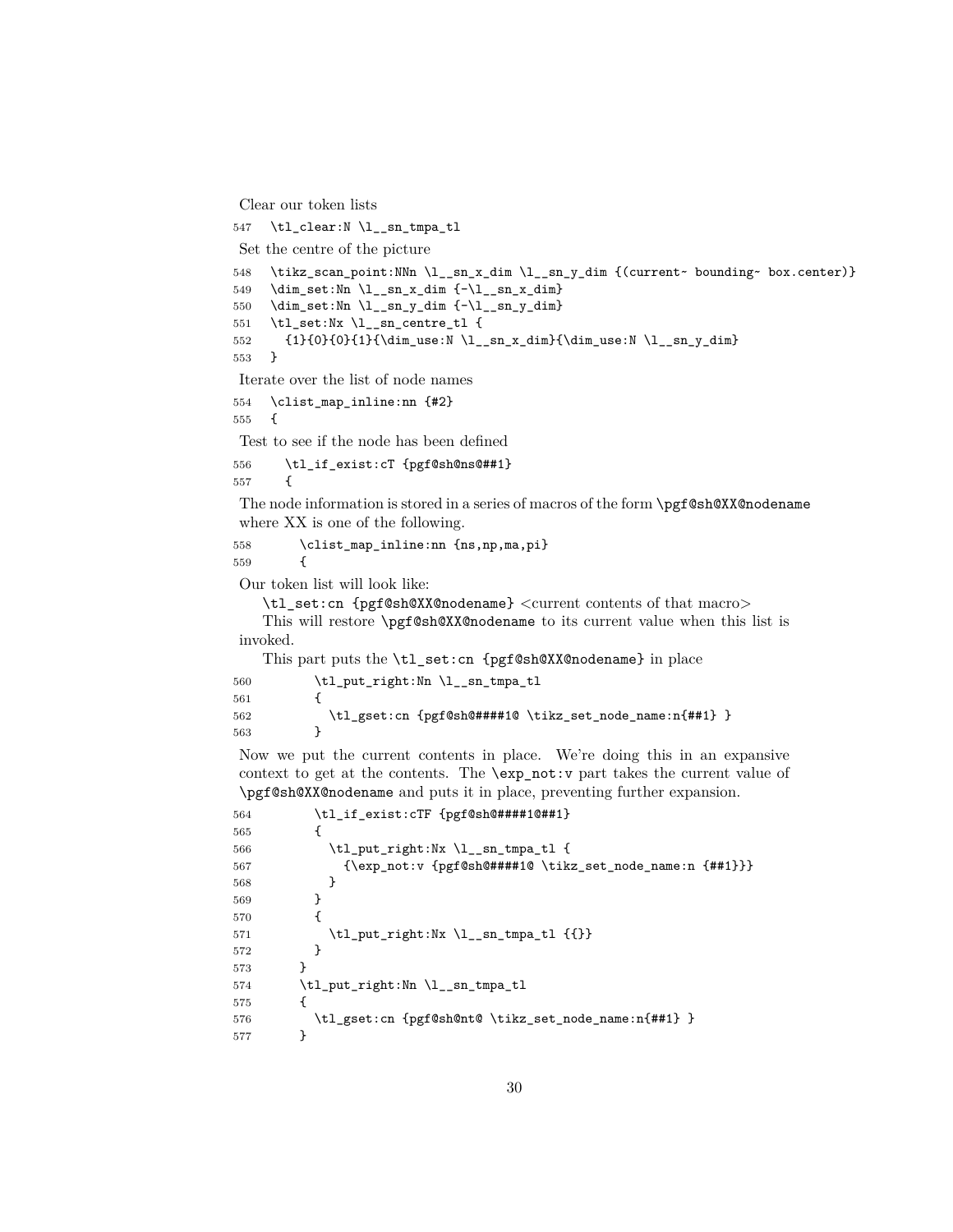```
578 \compose_transformations:NVv \l__sn_tmpb_tl \l__sn_centre_tl {pgf@sh@nt@##1}
                           579 \tilde{\mathrm{Nx \l_2sn\_tmpa_t1} \{\textexp}_not:V \l_2sn\_tmpb_t1}\}580 \tl_put_right:Nn \l__sn_tmpa_tl {
                           581 \transform_node:Nn \l__sn_transformation_tl {
                           582 \tikz_set_node_name:n{##1}
                           583 }
                           584 }
                           585 }
                           586 }
                            Once we've assembled our token list, we store it in the given token list
                           587 \tl_set_eq:NN #1 \l__sn_tmpa_tl
                           588 }
    \save_nodes_to_list:nn Save the nodes to a list, given a key
                           589 \cs_new_nopar:Npn \save_nodes_to_list:nn #1#2
                           590 {
                           591 \save_nodes:Nn \l__sn_tmpa_tl {#2}
                           592 \prop_gput:NnV \g__sn_prop {#1} \l__sn_tmpa_tl
                           593 }
     \save_nodes_to_file:n Save the nodes to a file
                           594 \cs_new_nopar:Npn \save_nodes_to_file:n #1
                           595 {
                           596 \save_nodes:Nn \l__sn_tmpa_tl {#1}
                            Save the token list to the nodes file so that on reading it back in, we restore the
                            node definitions
                           597 \sn_open_stream:
                           598 \iow_now:Nx \g__sn_stream
                           599 {
                           600 \iow_newline:
                           601 \exp_not:V \l__sn_tmpa_tl
                           602 \iow_newline:
                           603 }
                           604 }
                           605 \cs_generate_variant:Nn \save_nodes_to_list:nn {VV}
                           606 \cs_generate_variant:Nn \save_nodes_to_file:n {V}
\restore_nodes_from_list:n
                           607 \cs_new_nopar:Npn \restore_nodes_from_list:n #1
                           608 {
                            Restoring nodes is simple: look in the property list for the key and if it exists,
                            invoke the macro stored there.
                           609 \prop_get:NnNT \g__sn_prop {#1} \l__sn_tmpa_tl
                           610 {
                           611 \tlambda \tl_use:N \l__sn_tmpa_tl<br>612 }
                           612 }
                           613 }
```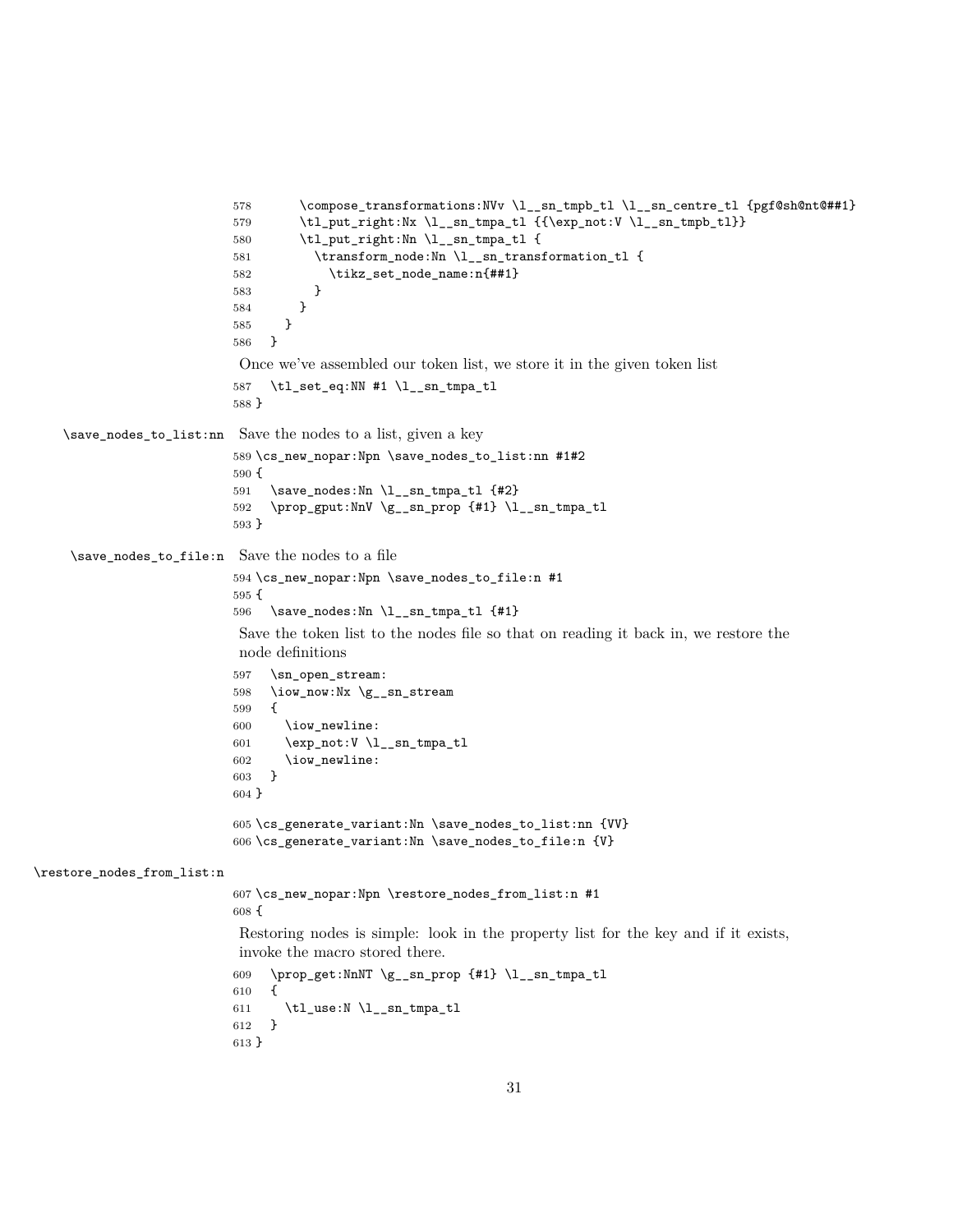\restore\_nodes\_from\_file:n

```
614 \cs_new_nopar:Npn \restore_nodes_from_file:n #1
                            615 {
                            616 \file_if_exist:nTF {#1.nodes}
                            617 {
                            618 \msg_log:nnn {tikzmark} {loading nodes} {#1}
                            619 \ExplSyntaxOn
                            620 \file_input:n {#1.nodes}
                            621 \ExplSyntaxOff
                            622 }
                            623 {
                            624 \msg_warning:nnn {tikzmark} {no file} {#1}
                            625 }
                            626 }
                            627 \AtBeginDocument{\bool_gset_false:N \g__sn_preamble_bool}
\compose_transformations:Nnn Compose PGF transformations #2 * #3, storing the result in #1
                                I think the PGF Manual might be incorrect. It implies that the matrix is
                             stored row-major, but experimentation implies column-major.
                                That is, {a}{b}{c}{d}{d}{s}{t}, i
a c
                                                               \begin{vmatrix} b & d \end{vmatrix}628 \cs_new_nopar:Npn \compose_transformations:Nnn #1#2#3
                            629 {
                            630 \tl_gset:Nx #1
                            631 {
                            632 {\text{Vfp\_eval:n}}633 \tl_item:nn {#2} {1}
                            634 * \tl_item:nn {#3} {1}
                            635 +
                            636 \tl_item:nn {#2} {3}
                            637 * \tl_item:nn {#3} {2}
                            638 }<br>639 }
                            639
                            640 {\text{Vfp\_eval:n}}641 \tl_item:nn {#2} {2}
                            642 * \tl_item:nn {#3} {1}
                            643 +
                            644 \tl_item:nn {#2} {4}
                            645 * \tl_item:nn {#3} {2}
                            646 }
                            647 }
                            648 {\fp_eval:n {
                            649 \tl_item:nn {#2} {1}
                            650 * \tl_item:nn {#3} {3}
                            651 +
                            652 \tl_item:nn {#2} {3}
                            653 * \tlambda = \tlambda = \lt a + \lt b = 1
```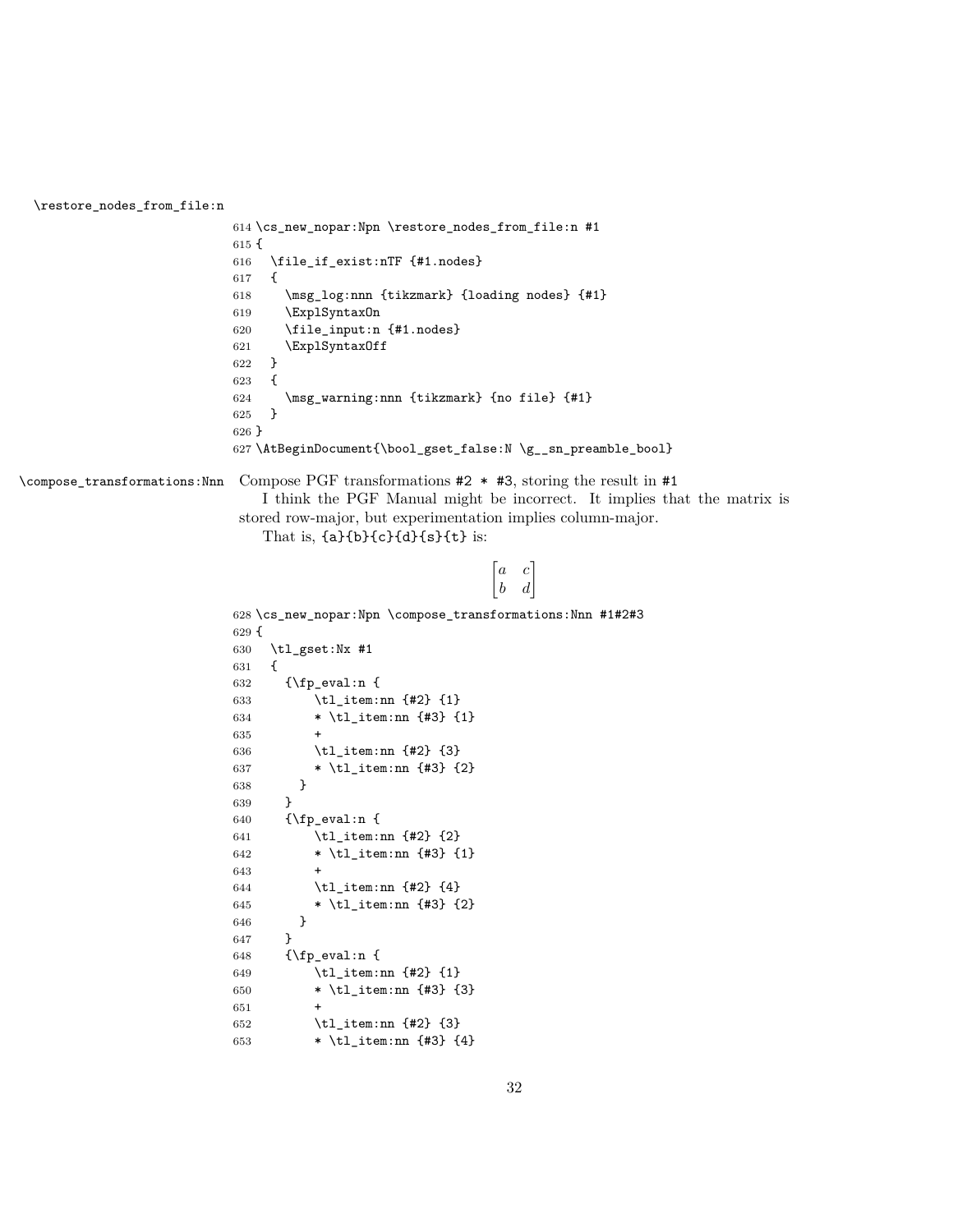```
654 }
                        655 }
                        656 {\bf f}_{p_eval:n}657 \tl_item:nn {#2} {2}
                        658 * \tl_item:nn {#3} {3}
                        659 +
                        660 \tl_item:nn {#2} {4}
                        661 * \tl_item:nn {#3} {4}
                        662 }
                        663 }
                        664 {\fp_to_dim:n {
                        665 \tl_item:nn {#2} {1}
                        666 * \tl_item:nn {#3} {5}
                        667 +
                        668 \tl_item:nn {#2} {3}
                        669 * \tl_item:nn {#3} {6}
                        670
                        671 \tl_item:nn {#2} {5}
                        672 }
                        673 }
                        674 {\fp_to_dim:n {
                        675 \tilde{t}_\text{item:nn} {#2} {2}
                        676 * \tl_item:nn {#3} {5}
                        677 +
                        678 \tl_item:nn {#2} {4}
                        679 * \tl_item:nn {#3} {6}
                        680 +
                        681 \tl_item:nn {#2} {6}
                        682 }
                        683 }
                        684 }
                        685 }
                        686 \cs_generate_variant:Nn \compose_transformations:Nnn {cVv,NVv,NVn,NvV,NnV}
       \transform_node:Nn
                        687 \cs_new_nopar:Npn \transform_node:Nn #1#2
                        688 {
                        689 \compose_transformations:cVv {pgf@sh@nt@#2} #1 {pgf@sh@nt@#2}
                        690 }
\set_transform_from_node:n
                        691 \cs_new_nopar:Npn \set_transform_from_node:n #1
                        692 {
                        693 \tl_set_eq:Nc \l__sn_transformation_tl {pgf@sh@nt@#1}
                        694 \tikz_scan_point:NNn \l__sn_x_dim \l__sn_y_dim {(#1.center)}
```

```
33
```
696 \dim\_set:Nn \l\_\_sn\_x\_dim {\l\_\_sn\_x\_dim - \tl\_item:cn {pgf@sh@nt@#1}{5}} 697 \dim\_set:Nn \l\_\_sn\_y\_dim {\l\_\_sn\_y\_dim - \tl\_item:cn {pgf@sh@nt@#1}{6}}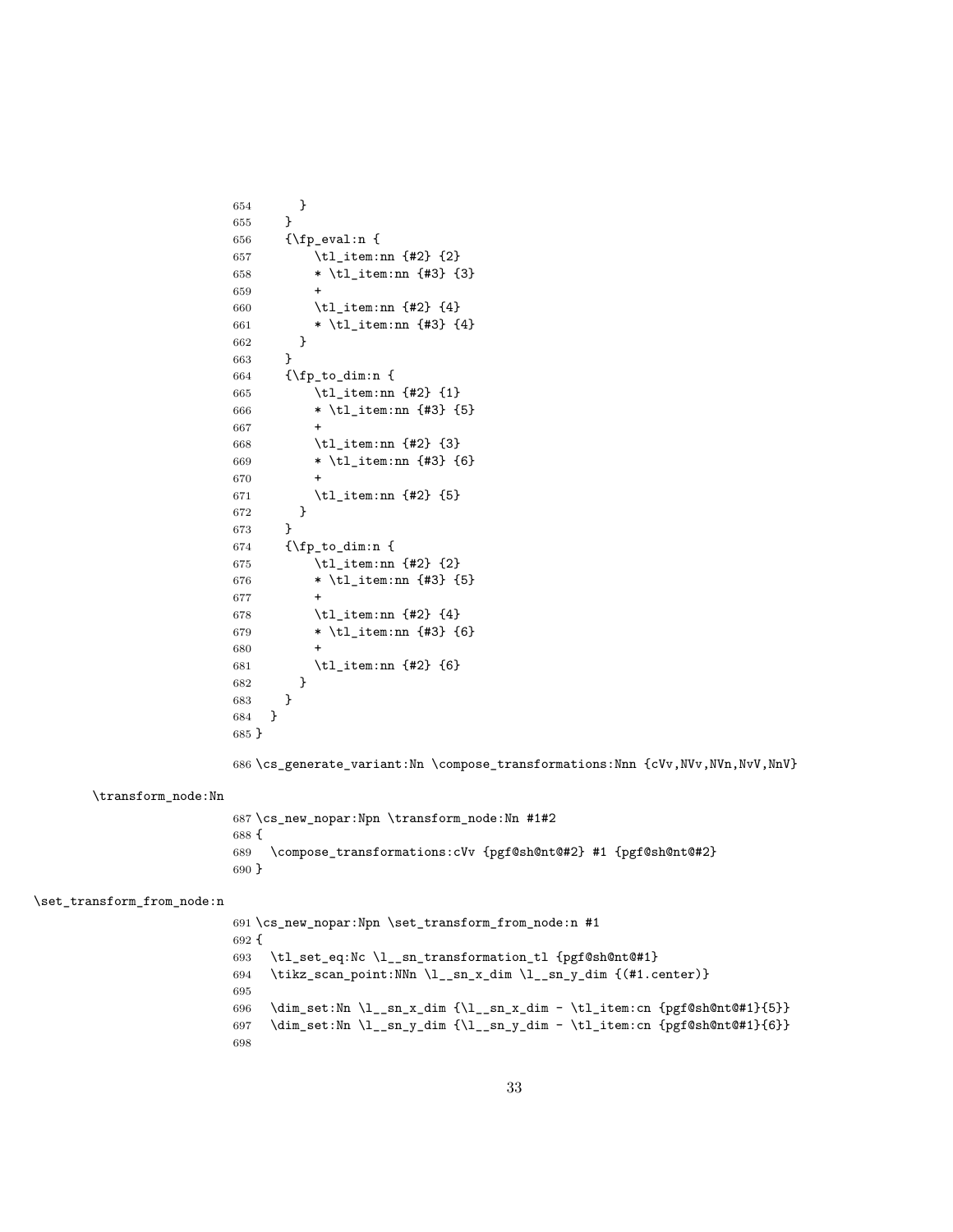```
699 \compose_transformations:NnV \l__sn_transformation_tl {
700 {1}{0}{0}{1}{\dim_use:N \l_sn_x.dim}{\dim_use:N \l_sn_y.dim}701 } \l__sn_transformation_tl
702 }
703 \cs_generate_variant:Nn \set_transform_from_node:n {v}
   Set the TikZ keys for access to the above commands.
704 \tikzset{
705 set~ saved~ nodes~ file~ name/.code={
706 \tl_gset:Nx \g__sn_filename_tl {#1}
707 },
708 transform~ saved~ nodes/.code={
709 \set_transform_from_node:v {tikz@last@fig@name}
710 },
711 set~ node~ group/.code={
712 \tl_set:Nn \l__sn_group_tl {#1}
713 \pgfkeysalso{
714 execute~ at~ end~ scope={
715 \maybe_save_nodes:
716 }<br>
717 }
717 }
718 },
Are we saving to a file?
719 save~ nodes~ to~ file/.code={
720 \tl_if_eq:nnTF {#1}{false}
721 {
722 \bool_set_false:N \l__sn_file_bool
723 }<br>724 {
724 {
725 \bool_set_true:N \l__sn_file_bool
726 }
727 \pgfkeysalso{
728 execute~ at~ end~ scope={
729 \maybe_save_nodes:
730 }
731 }
732 },
Append current node to the list of nodes to be saved
733 save~ node/.code={
734 \tikz_fig_must_be_named:
735 \pgfkeysalso{append~ after~ command={
736 \pgfextra{
737 \clist_gput_right:Nv \l__sn_nodes_clist {tikz@last@fig@name}
738 }
739 }
740 }
741 },
```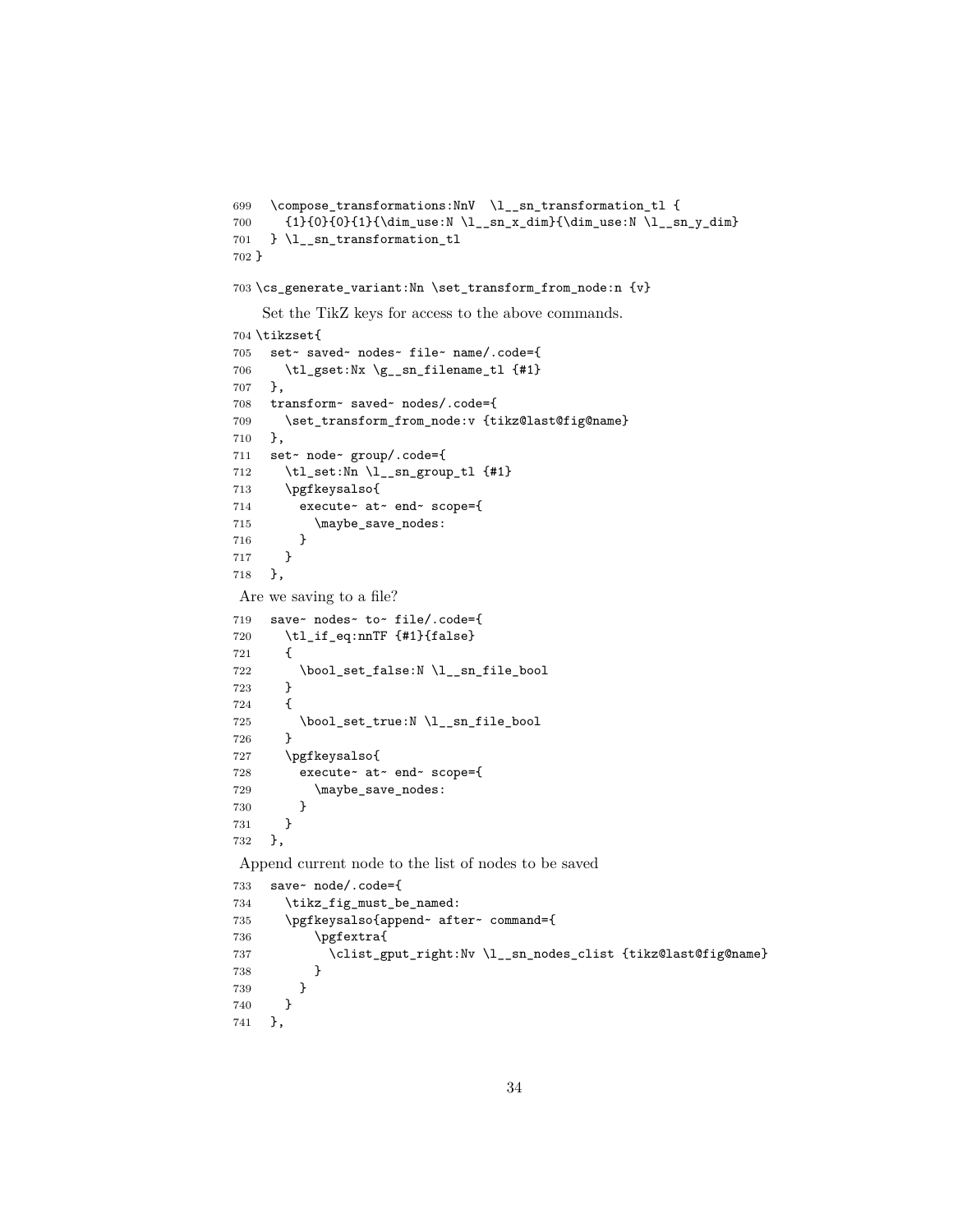```
Restore nodes from file
```

```
742 restore~ nodes~ from~ file/.code={
743 \boldsymbol{\delta} \bool_if:NTF \g__sn_preamble_bool
744 {
745 \restore_nodes_from_file:n {#1}
746 }
747 {
748 \tikz_fig_must_be_named:
749 \pgfkeysalso{append~ after~ command={
750 \pgfextra{
751 \scope
752 \split_argument:NNn \tikzset \restore_nodes_from_file:n {#1}
753 \endscope
754 }
755 }
756 }
757 }
758 },
759 restore~ nodes~ from~ file/.default = \gtrsim_{g}sn_filename_tl,
Restore nodes from list
760 restore~ nodes~ from~ list/.code={
761 \tikz_fig_must_be_named:
762 \pgfkeysalso{append~ after~ command={
763 \pgfextra{
764 \scope
765 \split_argument:NNn \tikzset \restore_nodes_from_list:n {#1}
766 \endscope
767 }
768 }
769 }
770 }
771 }
772 \cs_generate_variant:Nn \clist_gput_right:Nn {Nv}
```
\split\_argument:NNn

 \cs\_new\_nopar:Npn \split\_argument:NNn #1#2#3 { \tl\_set:Nx \l\_\_sn\_tmpa\_tl {\tl\_head:n {#3}} \tl\_if\_eq:NNTF \l\_\_sn\_tmpa\_tl \l\_\_open\_bracket\_tl { \split\_argument\_aux:NNp #1#2#3 } { #2 {#3} } }

\split\_argument\_aux:NNp

\cs\_new\_nopar:Npn \split\_argument\_aux:NNp #1#2[#3]#4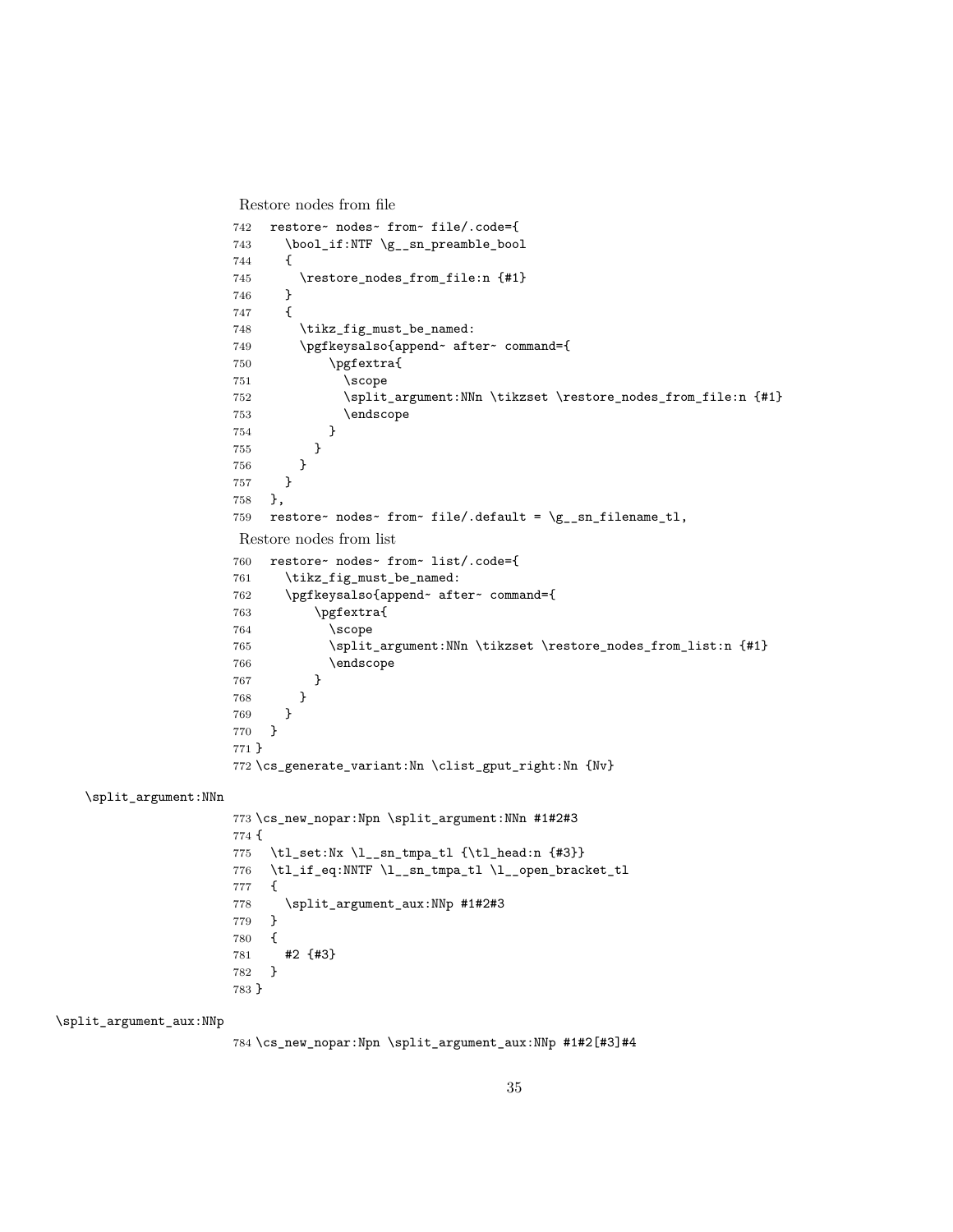```
785 {
786 #1 {#3}
787 #2 {#4}
788 }
```
\maybe\_save\_nodes:

```
789 \cs_new_nopar:Npn \maybe_save_nodes:
790 {
791 \clist_if_empty:NF \l__sn_nodes_clist
792 {
793 \bool_if:NTF \l__sn_file_bool
794 {
795 \simeq\_nodes_to_file:V \l_sm\_nodes_clist<br>796 }
796 }
797 {
798 \tl_if_empty:NF \l__sn_group_tl
799 {
800 \save_nodes_to_list:VV \l__sn_group_tl \l__sn_nodes_clist
801 }
802 }
803 \clist_gclear:N l_sn_nodes_clist<br>804 }
804 }
805 }
```
\ExplSyntaxOff

## **7.2 Listings**

From <http://tex.stackexchange.com/q/79762/86>

\@ifpackageloaded{listings}{%

- \iflst@linemark A conditional to help with placing the mark at the first non-whitespace character. Should be set to true so that we notice the first line of the code.
	- 808 \newif\iflst@linemark<br>809 \lst@linemarktrue
	- \lst@linemarktrue

EveryLine This hook places the mark at the start of the line.

- \lst@AddToHook{EveryLine}{%
- \begingroup
- 812 \advance\c@lstnumber by 1\relax
- \pgfmark{line-\lst@name-\the\c@lstnumber-start}%
- \endgroup
- }
- EOL This hook places the mark at the end of the line and resets the conditional for placing the first mark.

```
% \begin{array}{l} \begin{array}{c} \begin{array}{c} \begin{array}{c} \begin{array}{c} \end{array}\\ \end{array}\\ \begin{array}{c} \end{array}\\ \end{array}\\ \begin{array}{c} \begin{array}{c} \end{array}\\ \end{array}\\ \begin{array}{c} \begin{array}{c} \end{array}\\ \end{array}\\ \end{array}\\ \begin{array}{c} \begin{array}{c} \end{array}\\ \end{array}\\ \begin{array}{c} \begin{array}{c} \end{array}\\ \end{array}\\ \end{array}\\ \begin{array}{c} \begin{array}{c} \end{array}\\ \end{array}\\ \end{array}\\ \begin{array}{c} \begin{array}{c} \end{array}\\ \end{817 \global\lst@linemarktrue
818 }
```